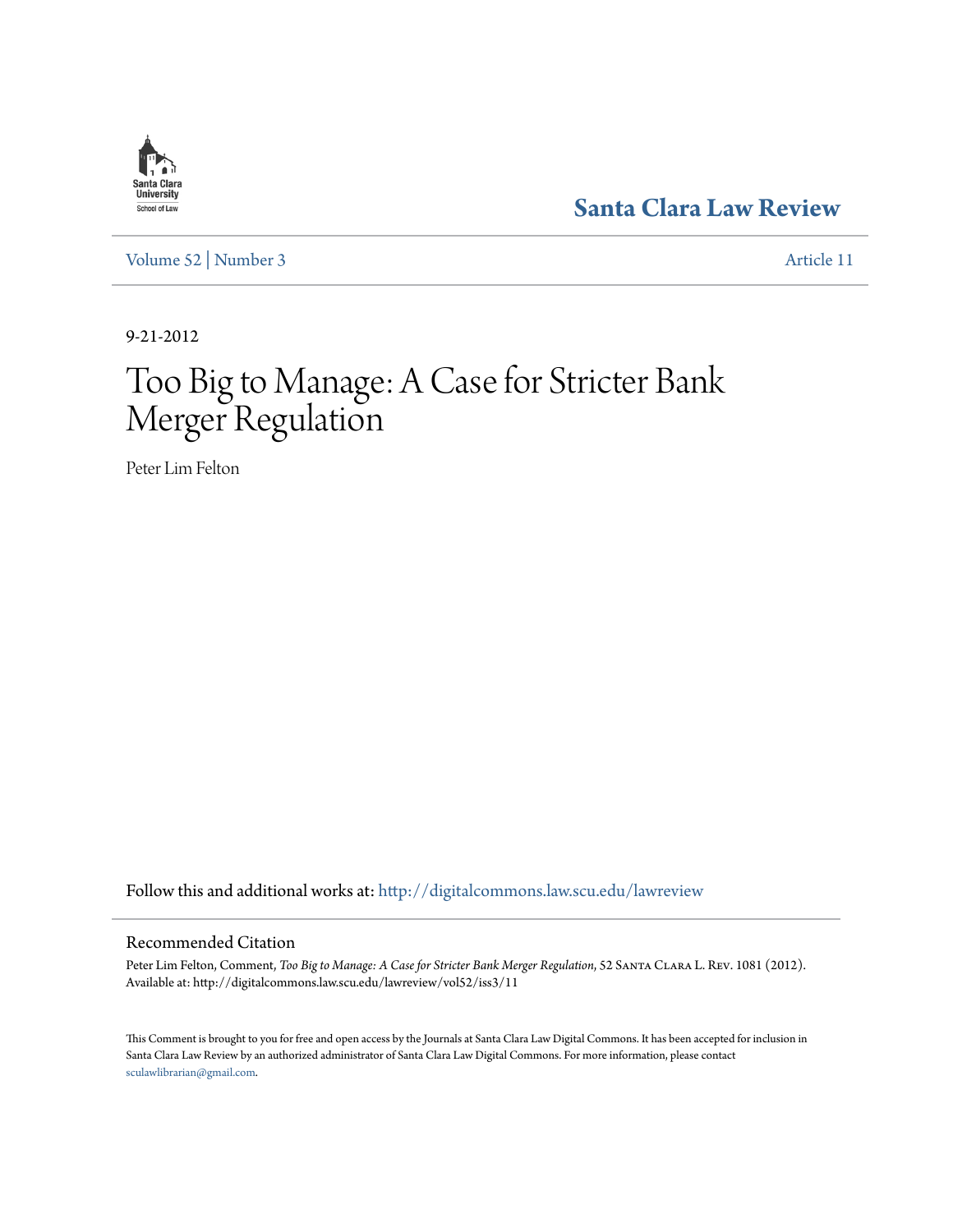# **TOO BIG TO MANAGE: A CASE FOR STRICTER BANK MERGER REGULATION**

# **Peter Lim Felton\***

"We have a new kind of bank. It is called too big to fail. $1$ TBTF, and it is a wonderful bank."

- Congressman Stewart McKinney2

"It is well enough that people of the nation do not understand our banking and money system, for if they did, I believe there would be a revolution before tomorrow morning."

- Henry Ford<sup>3</sup>

#### TABLE OF CONTENTS

Introduction

I. Overview of Banking in the United States

- A. Useful Definitions
- B. Concept of Banking Regulation
- C. History of Banking Regulation and Deregulation
- D. Relevant Banking Statutes
	- 1. The Glass-Steagall Act (GSA)
	- 2. The Bank Holding Company Act (BHCA)

 \* J.D./M.B.A. Candidate, Santa Clara University School of Law and Leavey School of Business, 2012. This Comment is dedicated to "Grandpa" Charles Taylor (January 31, 1927 – February 5, 2011) and "Granny" Lenora Taylor, two of the best grandparents any person could wish for. The author's appreciation goes out to Professor Catherine Sandoval, Ms. Diana Ngo, Ms. Christina Lui, and the staff of the Volume 52 *Santa Clara Law Review* for their assistance. The author expresses immense gratitude for his Mother's everflowing encouragement and belief in him and his Father's love and support.

 2. GARY H. STERN & RON J. FELDMAN, TOO BIG TO FAIL: THE HAZARDS OF BANK BAILOUTS 13 (2d ed. 2004).

3. *The Victims of Culture Enslaved by the International Banking Establishment*, MEN'S WEEKLY, http://www.mensweekly.co.uk/finance/thevictims-of-culture-enslaved-by-the-international-banking-establishment/ (last visited Apr. 17, 2012).

<sup>1.</sup> *See infra* Part II.A.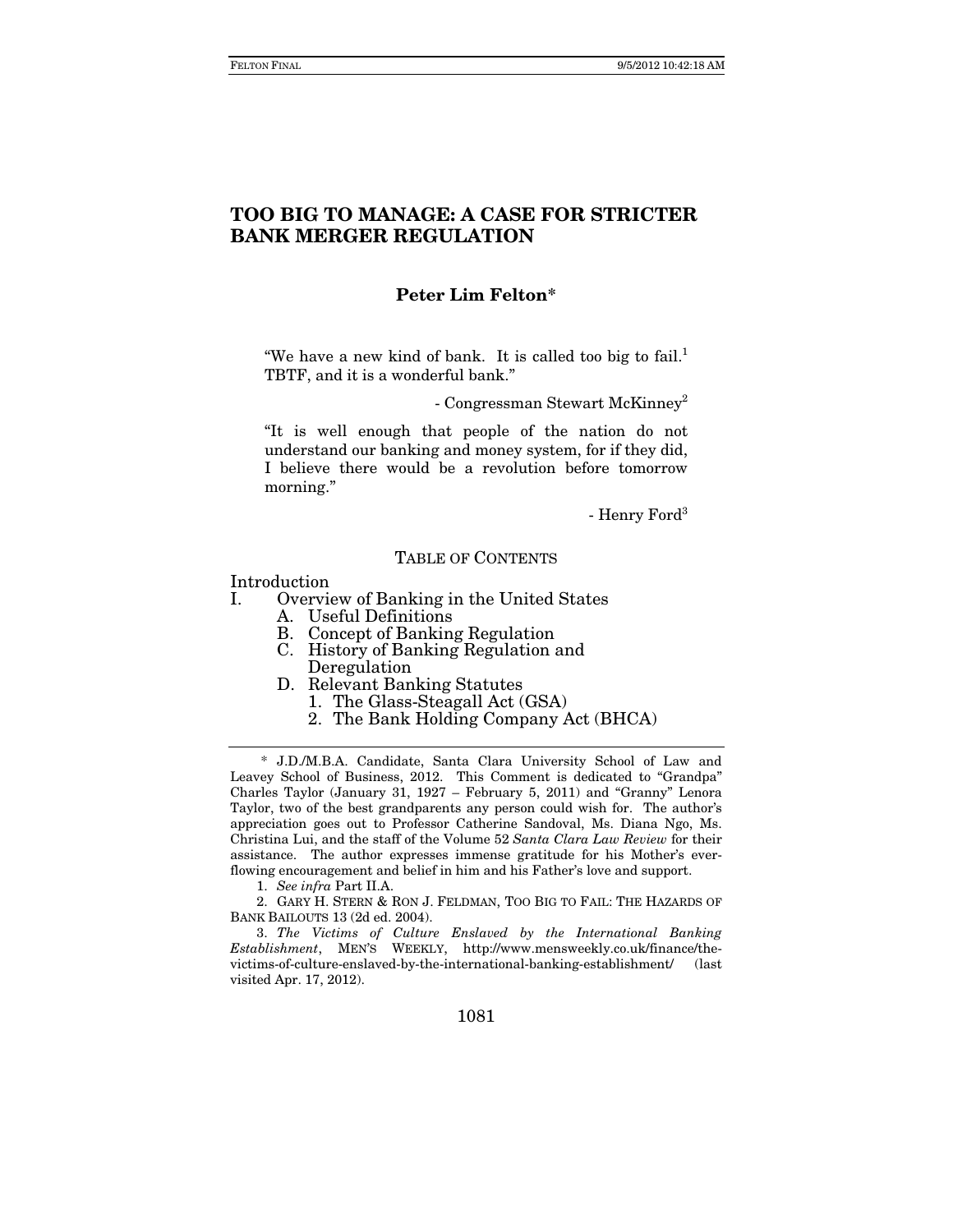- 3. The Bank Merger Act (BMA)
- 4. The Riegle-Neal Interstate Banking and Branching Efficiency Act (RNIA)
- 5. The Gramm-Leach-Bliley Financial Modernization Act (GLBA)
- E. Evolution of Banking
	- 1. Investment Companies as Bank Holding Companies
	- 2. Bank Involvement in Capital Market Funding
- II. Too Big to Fail
	- A. TBTF Banks
	- B. Concerns
	- C. Effects Felt During the Financial Crisis of the Late 2000s
	- D. Bailout Money: Trouble Asset Relief Program (TARP)
	- E. Viability
		- 1. Economies of Scale
		- 2. Global Competition
		- 3. What Is This Really About?: Competition v. Efficiency
		- 4. *Coca-Cola Enterprises* (*CCE*) Case
- III. Analysis of TBTF Bank Mergers
	- A. TBTF Bank Mergers
	- B. Tools Used in Analysis
	- C. Analysis
		- 1. Do Banks Have Implied Antitrust Immunity for Merger Analysis?
			- i. *Philadelphia National Bank* Court Says No
			- ii. Antitrust Savings Clause
		- 2. The Relevant Market
		- 3. BMA Factors
			- i. Monopolization
			- ii. Anticompetitiveness
			- iii. Traditional Banking Factors
		- 4. Final Analysis

IV. Proposed Changes

Conclusion

## **INTRODUCTION**

Bank failure lies at the center of the Great Recession, which has shaken the financial strength of the United States. Worse, there is a growing public distrust of government motives.4 Disagreement with policymakers' decisions has

<sup>4.</sup> *See* Beth Fouhy, *Democrats See Minefield in Occupy Protests*, BUSINESS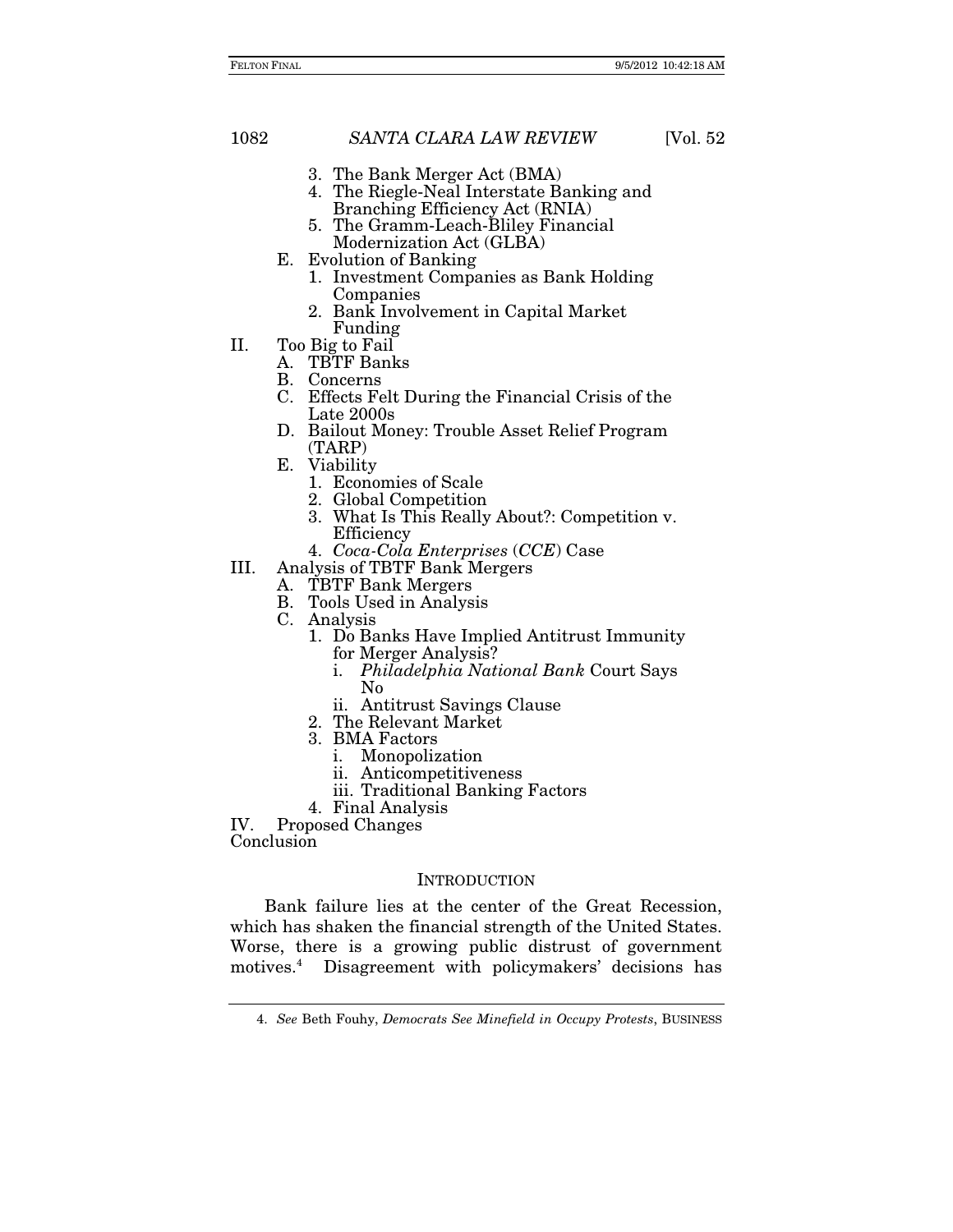fueled much of the American public's disapproval of the government, voiced most recently by the Tea Party and Occupy Movements. Many argue that the federal government's decision to bail out failing banks in 2008 during the Great Recession lies at the center of this public discontent.5 The government defended its action as the only feasible option because allowing the banks to fail would prove disastrous for America.<sup>6</sup>

The government's bailouts, however, should not be the focus of the public's frustration and outrage. The real culprits are the bank mergers that created mammoth banks causing the government to feel forced to save private banks with public money. How were banks allowed to merge and reach such unmanageable sizes? Should these mergers have even been allowed?

This Comment seeks to address these questions and discuss the soundness of the government's decision to sanction these mergers. Part I commences with delving into America's banking history by exploring the federal governments' initial regulation of the banking system, the subsequent deregulation, and relevant banking statutes.<sup>7</sup> Part II provides an explanation of the first praised, and then denounced, concept of "Too Big to Fail" (TBTF)—which suggests that if banks were large enough, they would not fail.<sup>8</sup> Part III conducts a crucial legal analysis of the mergers creating TBTF banks, evaluating their admissibility according to banking statutes and antitrust laws.<sup>9</sup> Lastly, Part IV discusses and proposes necessary modifications to the current banking system in the hopes of preventing further creation of TBTF banks and provides a possible solution to America's current dilemma.<sup>10</sup>

WEEK (Nov. 17, 2011), http://www.businessweek.com/ap/financialnews/ D9R2J30G0.htm; Russ Roberts, *Occupy Wall Street and Washington's History of Financial Bailouts: Why We Need More Capitalism, Not Less*, FOREIGN AFFAIRS (Oct. 21, 2011), http://www.foreignaffairs.com/articles/136609/russroberts/occupy-wall-street-and-washingtons-history-of-financial-bailouts.

<sup>5.</sup> Fouhy, *supra* note 4; Roberts, *supra* note 4.

 <sup>6.</sup> CONG. BUDGET OFFICE, THE TROUBLED ASSET RELIEF PROGRAM: REPORT ON TRANSACTIONS THROUGH DECEMBER 31, 2008 1 (2009).

<sup>7.</sup> *See infra* Part I.

<sup>8.</sup> *See infra* Part II.

<sup>9.</sup> *See infra* Part III.

<sup>10.</sup> *See infra* Part IV.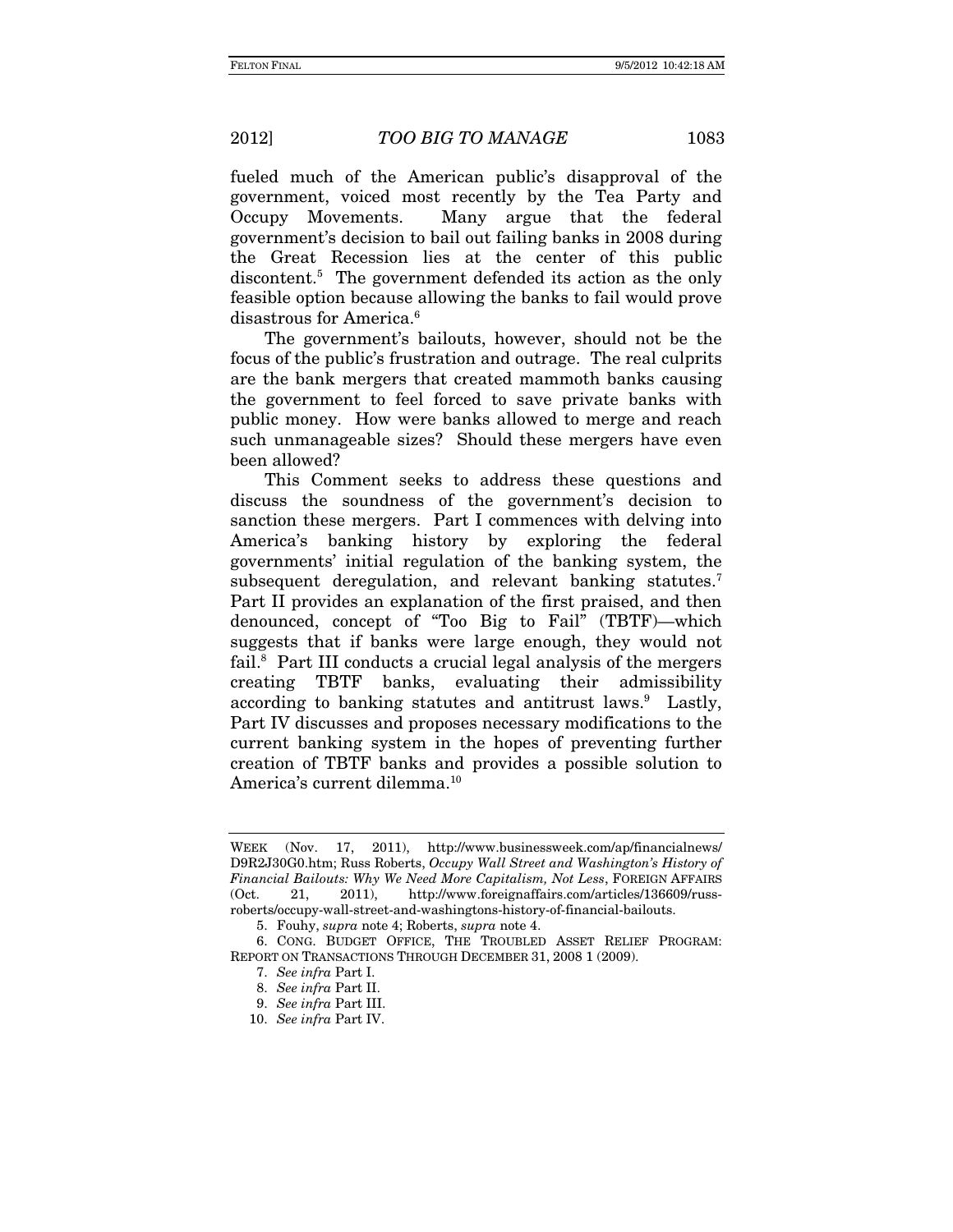#### I. OVERVIEW OF BANKING IN THE UNITED STATES

### *A. Useful Definitions*

Banks are invaluable to our society. They provide both a location for people to (relatively) safely hold their money and a supply of money to persons or businesses. A bank's most basic function is to receive money from individuals and to then loan that money to other account holders.<sup>11</sup> A more encompassing definition of banks defines them as "public [financial] institutions, for the custody and loan of money, the exchange and transmission of the same by means of bills and drafts, and the issuance of [their] own promissory notes, payable to bearer, as currency, or for the exercise of one or more of these functions . . . regulated by the law."12

Two terms used in this Comment are *commercial banks* and *investment banks*. 13 "[C]ommercial banks offer a full range of banking services, including demand accounts (i.e., checking accounts) for business and personal use, savings and time deposits, investment and loan services, trust department services, and the like."14 Investment banks, on the other hand, are "financial intermediaries whose business consists in underwriting and distributing securities and acting as brokers and dealers in securities already distributed."15 The distinction between these two types of banks is important because they receive dissimilar regulatory treatment. Commercial banking statutes are generally more stringent than investment banking.16

### *B. Concept of Banking Regulation*

To better appreciate banking regulation, it is important to first understand why it is necessary.It is essential for basically two reasons: 1) banks hold a large amount of money

<sup>11.</sup> *See* M.J. DEVINE & P.A. ERNEST, MICHIE ON BANKS AND BANKING 7 (2011).

<sup>12.</sup> *Id.* at 7–8 (citations omitted).

 <sup>13.</sup> MICHAEL P. MALLOY, THE REGULATION OF BANKING: CASES AND MATERIALS ON DEPOSITORY INSTITUTIONS AND THEIR REGULATORS 41 (Anderson Publishing Co. 1992).

 <sup>14.</sup> *Id.*

<sup>15.</sup> *Id.*

<sup>16.</sup> *See Implications of the 'Volcker Rules' for Financial Stability*: *Hearing Before the S. Comm. on Banking, Housing, and Urban Affairs*, 111th Cong. 45– 49 (2010) [hereinafter *Volcker Rules*] (statement of Simon Johnson).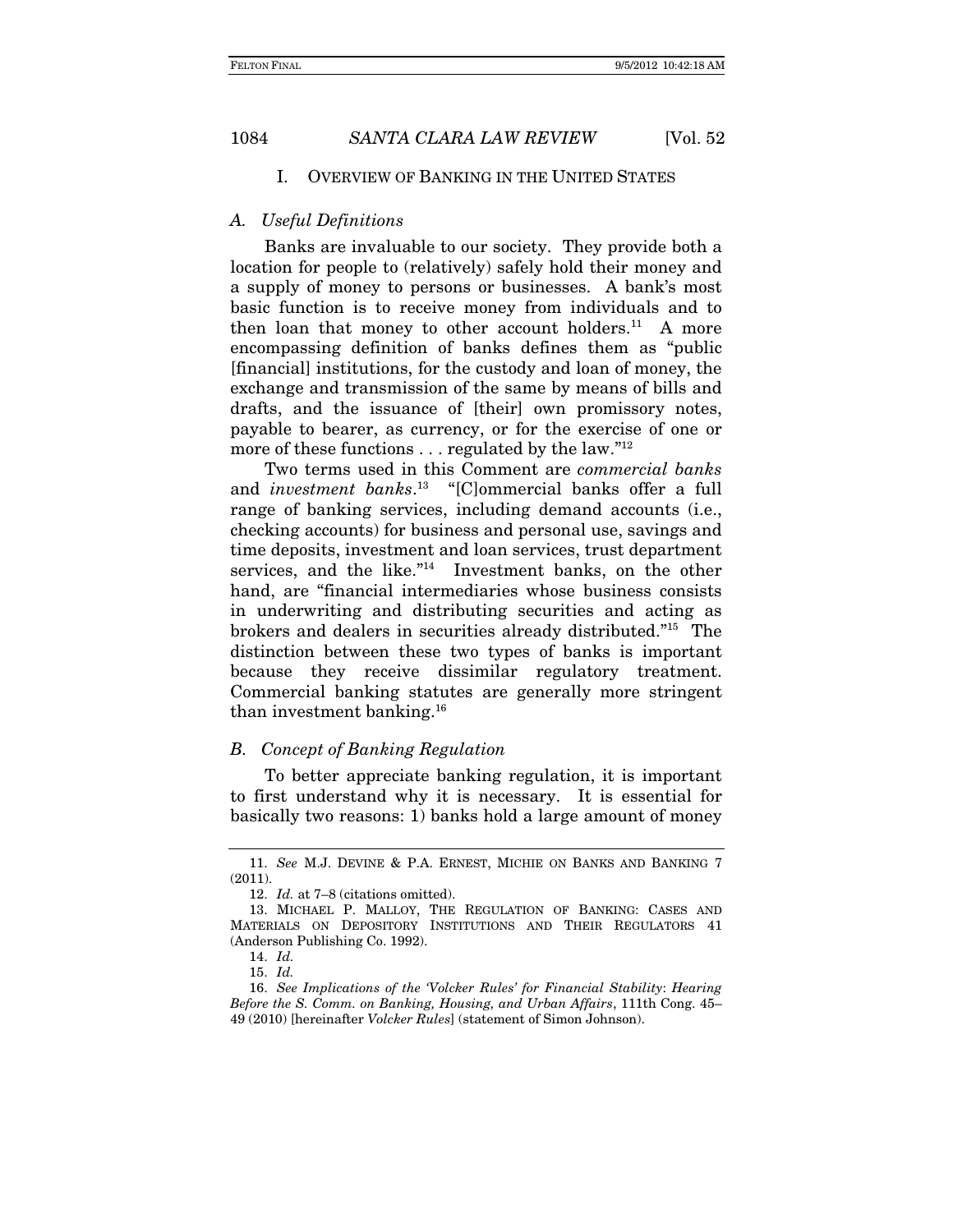that is not their own, and 2) banks are involved in the risky business of lending money to borrowers who may or may not pay the banks back.By holding and lending out money, banks impact the economy enormously. "[Banking's] very nature . . . makes it peculiarly an object of legislative solicitude in order that depositors and stockholders may be protected."17 Its business also strongly impacts public interest through its lending function, which has an innate level of risk not present in most other businesses.18 Banking is speculative and volatile in nature and opens the door for illegal and unscrupulous behavior.<sup>19</sup>

The justice system is not "eager to intrude into the business practices" of banks, but banking regulation is necessary for public welfare.20 The following legal definition of a bank explains its status as a corporation and subordinate nature to the government: "A bank is wholly a creature of statute doing business by legislative grace, and the right to carry on a banking business through the agency of a corporation is a 'franchise' right dependent on a grant of corporate powers by the state. $2^{21}$  Furthering the need for banking regulation is the function of a bank as a corporation whose aim is to make money for its shareholders.<sup>22</sup> The Michigan Supreme Court in *Dodge v. Ford Motor Company* held that a corporation's principal aim is to make money for its shareholders and the firm's decision making should be catered to that end.23 Some banks will take huge "risks that pay when times are good"24 in order to increase stock prices and dividends for the satisfaction of their shareholders (and employees and directors).<sup>25</sup> However risk-taking banks that fail may require bailouts when their investments do not succeed and those bailouts become a heavy cost and burden for taxpayers.<sup>26</sup>

 <sup>17.</sup> DEVINE & ERNEST, *supra* note 11, at 18.

<sup>18.</sup> *Id.* at 7, 18.

<sup>19.</sup> *See id.* at 18.

 <sup>20.</sup> *Id.* at 23.

 <sup>21.</sup> BLACK'S LAW DICTIONARY 165 (9th ed. 2009).

 <sup>22.</sup> Dodge v. Ford Motor Co., 170 N.W. 668, 684 (Mich. 1919).

 <sup>23.</sup> *Dodge*, 170 N.W. at 684.

 <sup>24.</sup> *Volcker Rules*, *supra* note 16, at 46 (statement of Simon Johnson).

<sup>25.</sup> *Id.*

<sup>26.</sup> *Id.*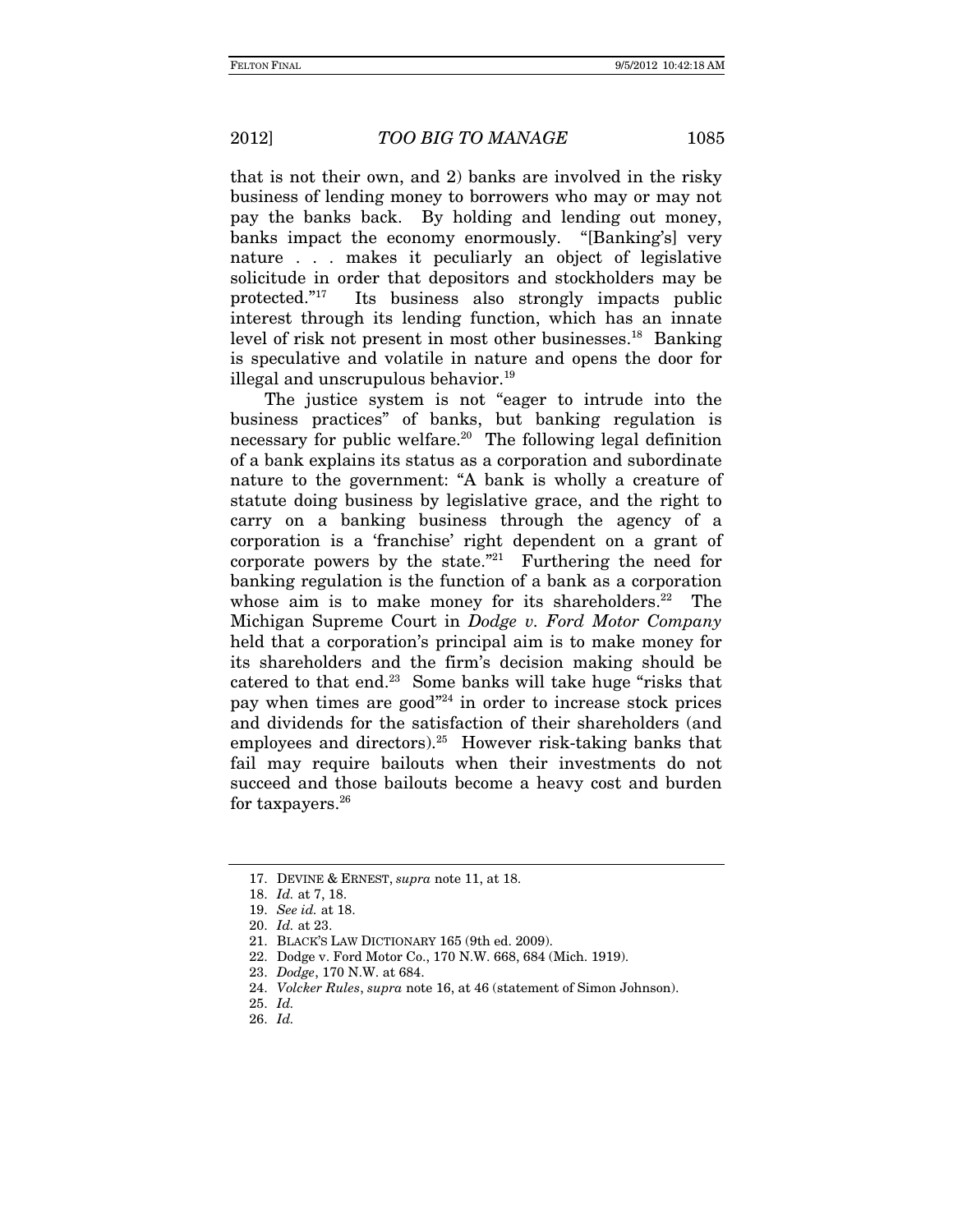Scholars make two primary counterarguments against banking regulation. First, it is posited that shareholders, directors, and employees who gain relatively large profits captured by risky investments will reinvest, boosting the American economy.<sup>27</sup> However, with a real and growing international market providing an avenue for people to place money overseas, more profits will flow outside of the country rather than being reinvested domestically.<sup>28</sup> The second, equally defunct, argument is that the economy's cyclical nature will neutralize the banks' losses and gains. In reality, the majority of gains stay with the rich<sup>29</sup> while the burden of losses—in the form of federal bank bailouts—is borne by all economic classes; forcing lower classes to bear the brunt of banks' risky and failed decisions without reaping any of the profits.

#### *C. History of Banking Regulation and Deregulation*

Banking regulation became a priority concern for the federal government after the Great Depression in 1933.30 The government proceeded to pass multiple banking statutes, including one in the same year as the Glass-Seagull Act (GSA)31 discussed *infra*. 32

Following a strong start, banking regulation grew increasingly lenient over the decades.<sup>33</sup> Banks were deregulated to allow growth through increased latitude.<sup>34</sup> The aims of banking deregulation were "efficiency and coherence in the regulation of [banks]"35 and materialized in three main areas of banking:

(i) [T]he deregulation of products, including (*e.g.*, deposit interest rates and securities activities of banks);

34. *See id.* Deregulation is a movement encompassing more than just banking and has affected all facets of the economy. Randall S. Kroszner, *The Motivations Behind Banking Reform*, 24 REG. 36, 36 (2001).

<sup>27.</sup> *See id.* at 46–47.

 <sup>28.</sup> DEVINE & ERNEST, *supra* note 11, at 20.

 <sup>29.</sup> *Id.*

 <sup>30.</sup> MALLOY, *supra* note 13, at 111.

 <sup>31.</sup> Banking Act of 1933, c. 89, § 1, 48 Stat. 162 (codified as amended in scattered sections of 12 U.S.C.); MICHAEL P. MALLOY, CONCISE HORNBOOK SERIES: PRINCIPLES OF BANK REGULATION 206 (2d ed. 2003).

<sup>32.</sup> *See infra* Part I.D.1.

<sup>33.</sup> *See* MALLOY, *supra* note 13, at 111.

<sup>35.</sup> MALLOY, *supra* note 13, at 111.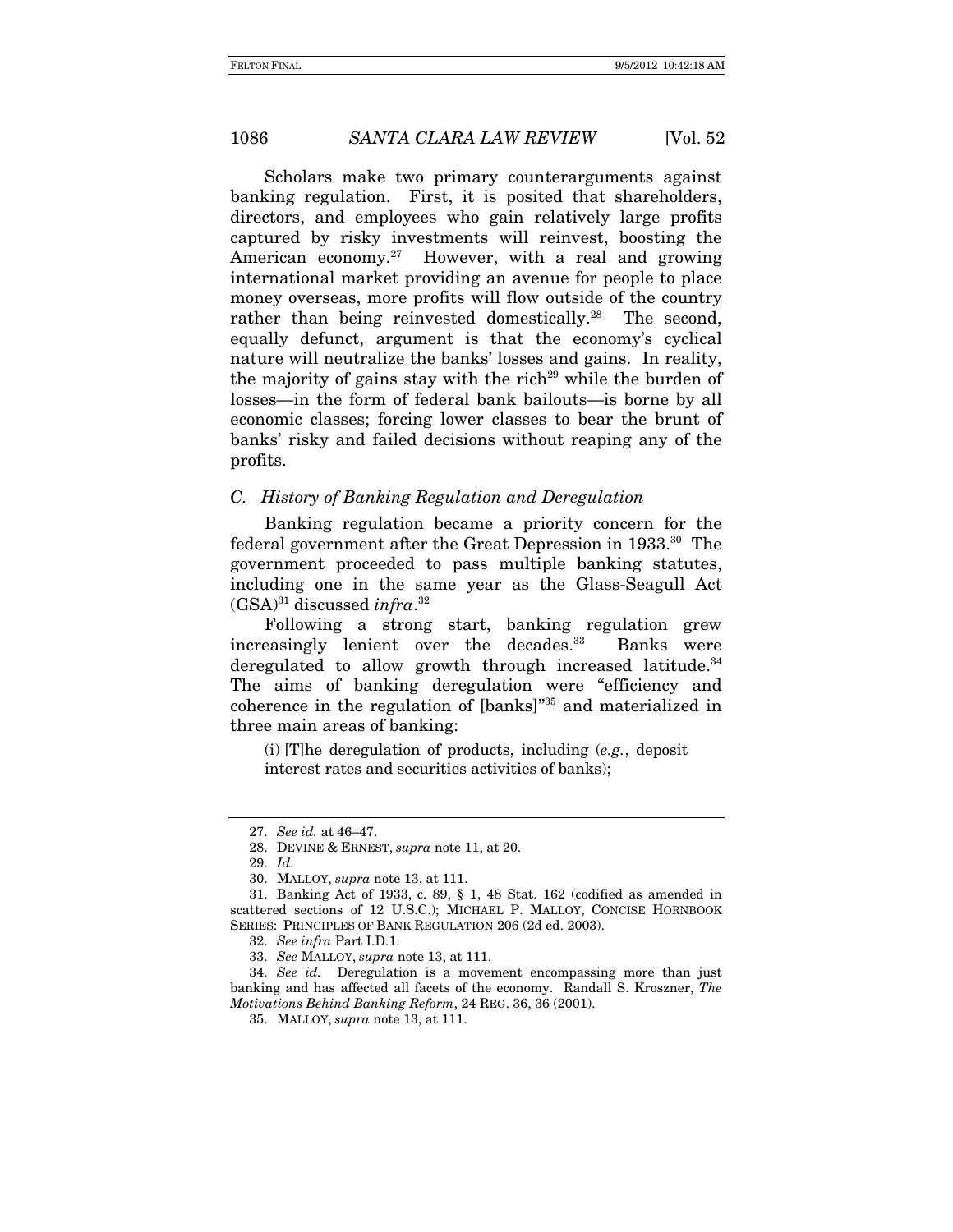(ii) [D]eregulation of markets, allowing more freedom to banks to engage in banking on an interstate basis; and,

(iii) [S]tructural deregulation, reforming the structure of bank regulation itself into a more coherent system.<sup>36</sup>

This loosening of government control granted banks the necessary freedom to burgeon. $37$  Banking statute modifications spanning the past eighty years, following the above-stated aims, exhibited the continuous deregulation of the banking industry. Five banking statutes are presented in the following section to portray the evolution of the history of banking history from regulation to deregulation.<sup>38</sup>

### *D. Relevant Banking Statutes*

#### *1. The Glass-Steagall Act* (*GSA*)

Congress passed the Glass-Steagall Act on June 16, 1933 as the Banking Act of 1933 in response to the securities fraud and deception at the root of the Great Depression.<sup>39</sup> The mandates of the GSA were two-fold. They extricated the regulatory treatment of investment banks from commercial banks, and limited commercial bank activity in securities markets.40

The United States Supreme Court's reasoning in *Investment Company Institute v. Camp* describes the possible apprehension of a marriage still alive thirty-eight years after the GSA's enactment. Investment companies in *Investment Company Institute* argued for the freedom of national banks to operate mutual funds, in effect, granting them the power of investment banks.<sup>41</sup> The Court, however, did not accord them such freedom. The resulting close relationship between commercial and investment banks would violate the GSA and the Court feared potential repercussions.<sup> $42$ </sup> Since commercial

<sup>36.</sup> *Id.*

<sup>37.</sup> *See id.* A subsequent analysis will employ parts of these statutes to evaluate TBTF bank mergers.

<sup>38.</sup> *See infra* Part I.D.

<sup>39.</sup> *Id.* at 207; Banking Act of 1933, c. 89, § 1, 48 Stat. 162 (codified as amended in scattered sections of 12 U.S.C.).

 <sup>40.</sup> Banking Act of 1933, c. 89, § 1, 48 Stat. 162 (codified as amended in scattered sections of 12 U.S.C.); MALLOY, *supra* note 31, at 208.

 <sup>41.</sup> Investment Co. Inst. v. Camp, 401 U.S. 617, 624–25 (1971).

<sup>42.</sup> *Id.* at 639.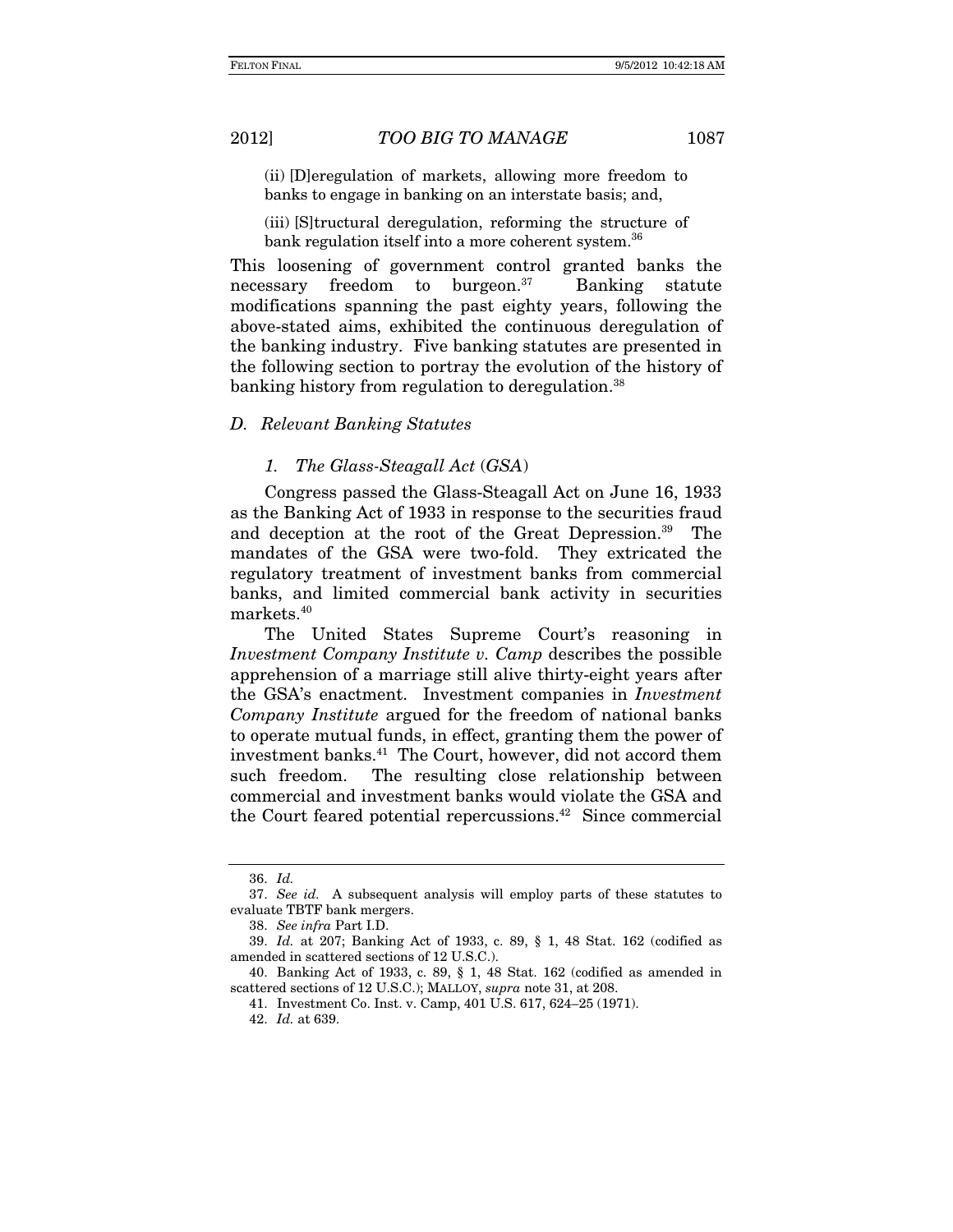banks hold public money, failure would have been ruinous. As a result, commercial banks were kept separate from institutions involved in more risky investments such as investment companies.<sup>43</sup> The passage of the Gramm-Leach-Bliley Financial Modernization Act in 1999 later nullified the Court's ruling.

#### *2. The Bank Holding Company Act* (*BHCA*)

The BHCA was passed on May 9, 1956 and required the Federal Reserve Board to approve the creation of bank holding companies  $(BHCs)$ ,<sup>44</sup> A BHC is defined within the statute as "any company which has control over any bank or over any company that is or becomes a bank holding company by virtue of this chapter."45 Congress also installed a vital prohibition creating an inherent limitation on bank size. The BHCA prohibited banks established in different states from acquiring each other.46

### *3. The Bank Merger Act* (*BMA*)

The BMA, effective May 13, 1960, $47$  "prohibit[ed] mergers, consolidations, and purchases of assets with assumption of liabilities, as between banks, unless . . . prior written approval of the appropriate federal bank regulatory agency ha<sup>[d]</sup> been obtained."<sup>48</sup> The BMA was not originally used to examine the anticompetitive nature of bank mergers;<sup>49</sup> the government instead used section 7 of the Clayton Act to analyze the potential risk. Section 7 stated,

No person engaged in commerce . . . shall acquire . . . the whole or any part of . . . another person engaged also in commerce . . . where in any line of commerce or in . . . any section of the country, the effect of such acquisition may be substantially to lessen competition, or to tend to create

<sup>43.</sup> *See id.* at 637–38.

<sup>44.</sup> Bank Holding Company Act of 1956, c. 240, § 1, 70 Stat. 133 (codified as amended in 12 U.S.C. §§ 1841–44, 1846–48, 1851–52 (1996)); *Important Banking Legislation*, FDIC, http://www.fdic.gov/regulations/laws/important/ index.html (last updated May 15, 2007) (citing CONG. RESEARCH SERV., MAJOR STATUTES AFFECTING FINANCIAL INSTITUTIONS AND MARKETS (2004)).

 <sup>45. 12</sup> U.S.C. § 1841(a)(1) (2006).

<sup>46.</sup> *Id.*

 <sup>47.</sup> Bank Merger Act of 1960, Pub. L. 86-463, 74 Stat. 129 (codified as amended at 12 U.S.C. § 1828 (2006)); MALLOY, *supra* note 31, at 133.

 <sup>48.</sup> MALLOY, *supra* note 13, at 295 (citation omitted).

 <sup>49.</sup> MALLOY, *supra* note 31, at 133.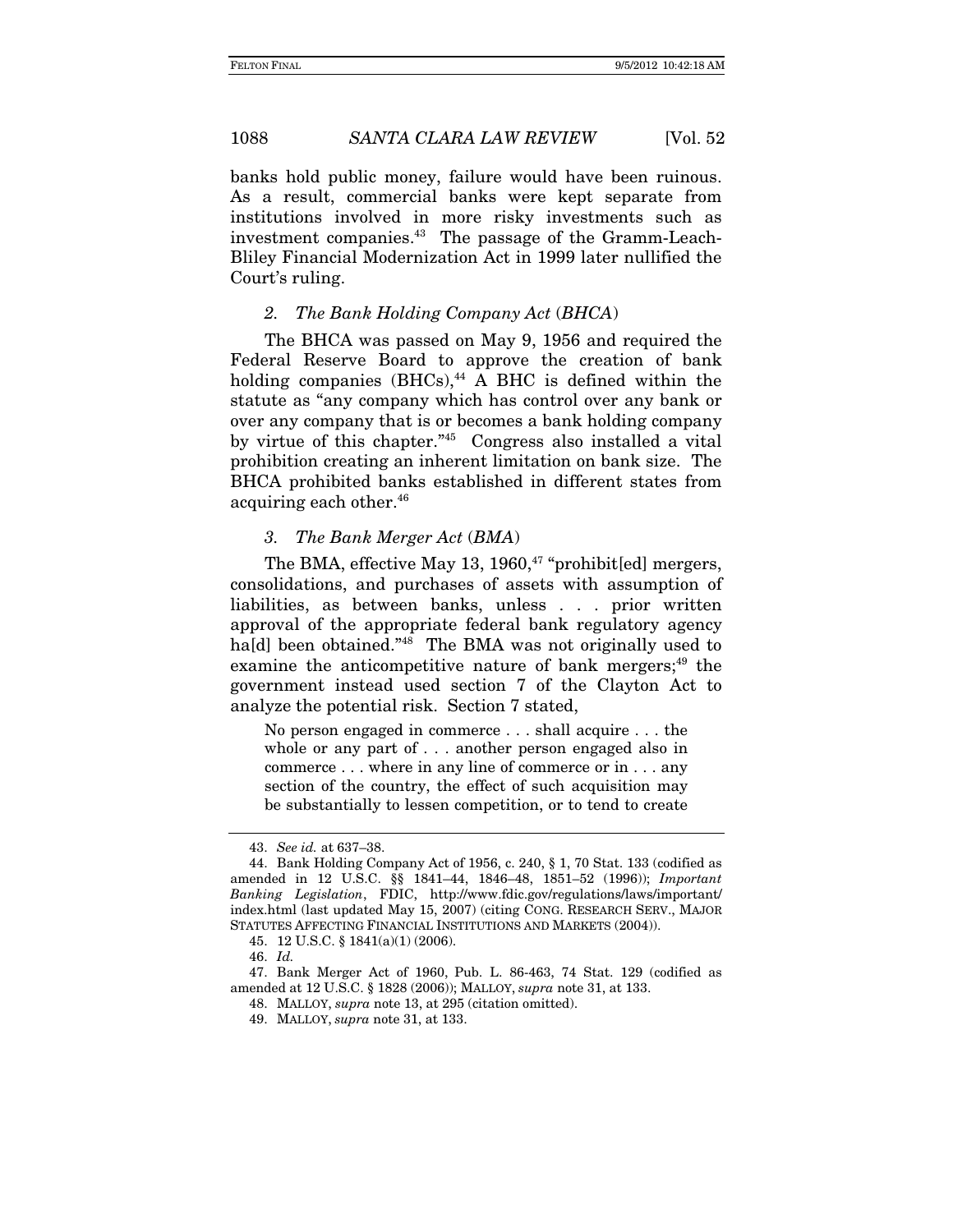a monopoly.<sup>50</sup>

The BMA was later amended in 1966 to deal with bank merger antitrust analysis.<sup>51</sup> In order to decide a bank merger's legality, the following factors are weighed:

(1) Monopolization. The agency cannot approve a proposed transaction that would result in a monopoly, or that would be in furtherance of any combination or conspiracy to monopolize or to attempt to monopolize the business of banking in any part of the United States.<sup>52</sup>

(2) Anticompetitiveness. The agency cannot approve a proposed transaction the effect of which in any section of the country may be substantially to lessen competition, or to tend to create a monopoly, or that in any other manner would be in restraint of trade.<sup>53</sup>

(3) Traditional Banking Factors. The agency must take into consideration the financial and managerial resources and the future prospects of the existing and proposed institutions, and the convenience and needs of the community to be served. In addition, the responsible agency must take into consideration in every case the effectiveness of any insured depository institution involved in the proposed merger in combating money laundering activities, including in overseas branches. $54$ 

These factors are essential to deciding a bank merger's authorization. They are discussed *infra* to analyze the soundness of TBTF bank mergers.<sup>55</sup>

# *4. The Riegle-Neal Interstate Banking and Branching Efficiency Act* (*RNIA*)

The RNIA, passed by Congress on September 29, 1994, requires banks to hold no less than ninety percent of their

 <sup>50. 15</sup> U.S.C. § 18 (2006).

 <sup>51.</sup> MALLOY, *supra* note 31, at 135.

 <sup>52.</sup> *Id.* at 137; *see* 12 U.S.C. § 1828(c)(5)(A) (2006).

 <sup>53.</sup> *Id.*; *see* 12 U.S.C. § 1828(c)(5)(B) (2006). However unlike *Philadelphia National Bank*, the BMA "permits approval of such a transaction if the agency finds that its anticompetitive effects 'are clearly outweighed in the public interest by the probable effect of the transaction in meeting the convenience and needs of the community to be served.'" MALLOY, *supra* note 31, at 138.

 <sup>54.</sup> *Id.*; *see* 12 U.S.C. § 1828(c)(5)(B) (2006).

 <sup>55.</sup> For the three factors used to analyze TBTF bank mergers, see *infra* Part III.C.3.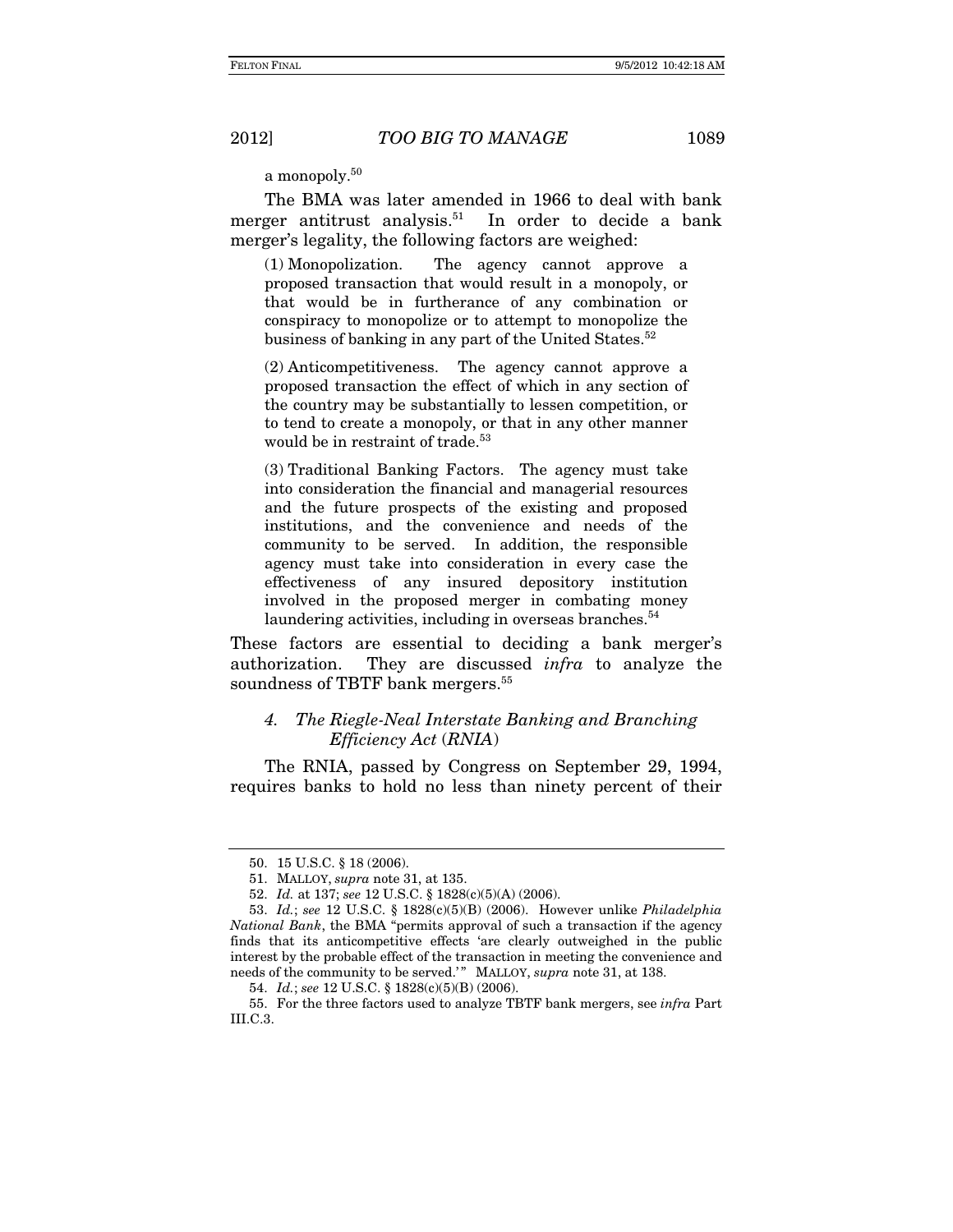total retail deposits.<sup>56</sup> It was designed to ensure banks would have adequate reserves available for a sudden run on the bank. "This cap was not related to antitrust concerns as ten percent of a national market is too low to imply pricing power. Rather this was a sensible macro-prudential preventive measure—do[] [not] put all your eggs in one basket."57

However, this law is ineffective and limited for two reasons: "(1) The growth of big banks was not fueled by retail deposits but rather by various forms of 'wholesale' financing, and (2) [t]he cap was not enforced by lax regulators, so that Bank of America, J.P. Morgan Chase, and Wells Fargo all received waivers in recent years."58 With banks outgrowing the statute's safeguards, and lenient enforcement impeding efficacy, the RNIA has become dated and unworkable.

# *5. The Gramm-Leach-Bliley Financial Modernization Act* (*GLBA*)

The GLBA, passed on November 12, 1999,<sup>59</sup> played a central role in bank deregulation because it "repealed [GSA] prohibitions on affiliations between commercial and investment banking enterprises . . . ."60 It permitted banks to act as Financial Holding Companies, allowing them to "engage in activities, and acquire companies engaged in activities, that are 'financial in nature' or that are incidental to such activities."61 This law opened the door for banks to

<sup>56.</sup> Riegle-Neal Interstate Banking and Branching Efficiency Act of 1994, Pub. L. 103-328, 108 Stat. 2338 (codified as amended in scattered sections of 7, 12, 31, 112 U.S.C.); *Volcker Rules*, *supra* note 16, at 46 (statement of Simon Johnson).

<sup>57.</sup> *Id.*

<sup>58.</sup> *Id.* Wholesale financing involves "[t]he sale of securities among brokerdealers and large institutional investors. Securities sold at wholesale go for slightly lower prices than those paid by individual investors." *Wholesale*, THE FREE DICTIONARY, http://financial-dictionary.thefreedictionary.com/wholesale (last visited Apr. 17, 2012).

 <sup>59.</sup> Gramm-Leach-Bliley Act of 1999, Pub. L. 106-102, 113 Stat. 1338 (codified as amended in scattered sections of 12, 15 U.S.C.); MALLOY, *supra* note 31, at 206–07.

<sup>60.</sup> *Id.* at 207.

<sup>61.</sup> *Id.* (citing 12 U.S.C.A. § 1843(k)(1) (1999)). An FHC is defined as "[a] financial institution engaged in nonbanking activities that offers customers a wide range of financial services, including the opportunity to purchase insurance products and invest in securities." *Financial Holding Company (FHC)*, INVESTOPEDIA, http://www.investopedia.com/terms/f/financial-holdingcompany-FHC.asp#axzz1eYZy9AOv (last visited Apr. 17, 2012).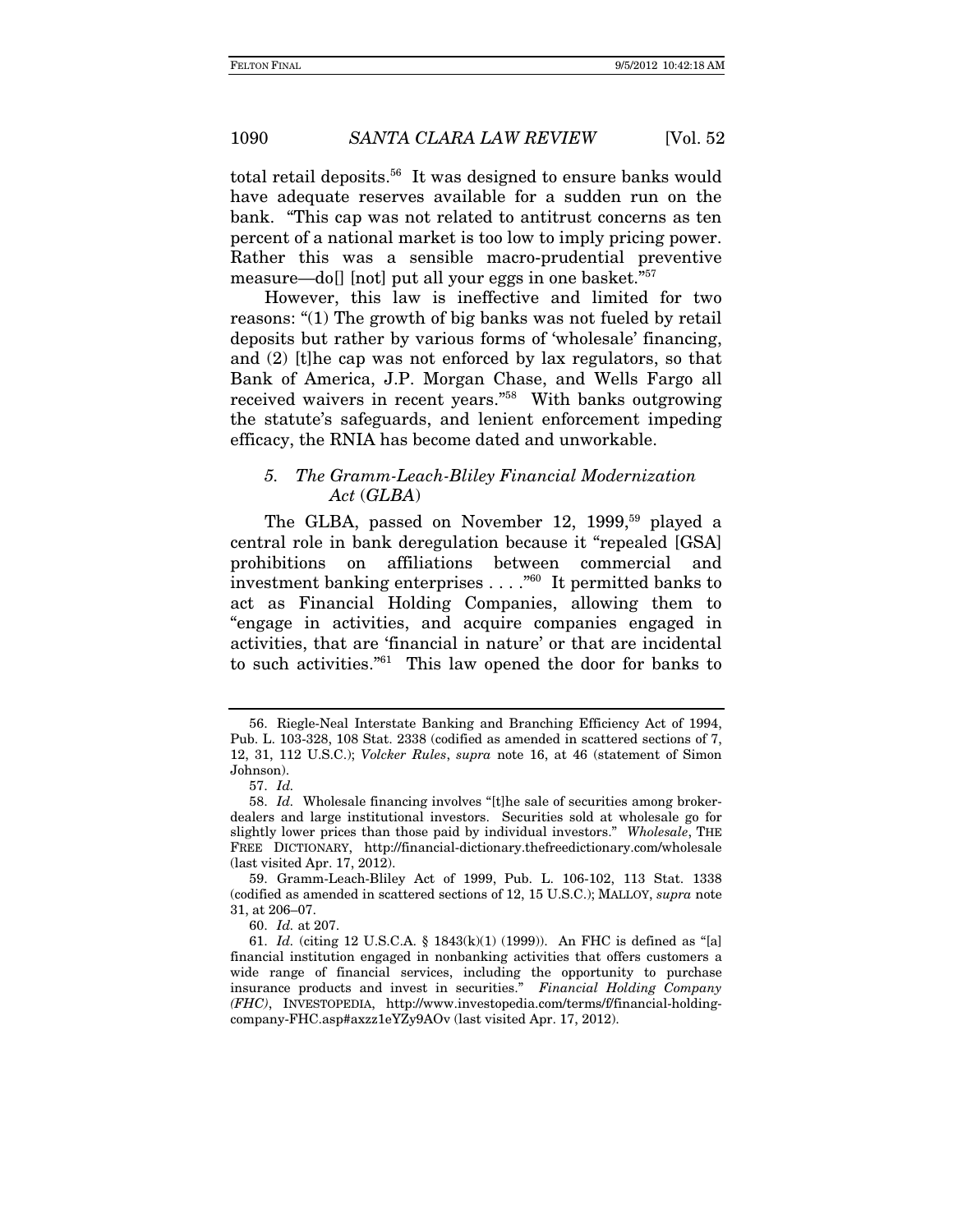invest in home mortgages, which were problematic financial activities prominent in the Great Recession.

## *E. Evolution of Banking*

Deregulation of banks, combined with overall market globalization, altered the nature of banking. Commercial banks merged with investment companies and invested in capital markets, taking full advantage of their privileges. $62$ Recognizing these changes is indispensible to understanding TBTF banks' construct and emergence.

# *1. Investment Companies as Bank Holding Companies*

Goldman Sachs and Morgan Stanley, not BHCs until recently, generate profits from investments.<sup>63</sup> Bestowing the BHC designation upon investment companies, such as Goldman Sachs and Morgan Stanley, provides them with protection in the form of the Federal Deposit Insurance Corporation's (FDIC) deposit insurance. Credit extensions provided by the Federal Reserve Board are also made available to investment banks turned BHCs.<sup>64</sup> In return, BHCs subject themselves to additional government regulation, including increased government oversight over capitalization.65

# *2. Bank Involvement in Capital Market Funding*

The sizable amount of available assets in capital markets presents banks with a lucrative investment opportunity. A capital market is "any market where a government or a company [in this case a bank] can raise money (capital) to fund their operations and long term investment[s]."<sup>66</sup> Bond

 <sup>62.</sup> Sewall Chan, *U.S.: Financial Debate Renews Scrutiny on Banks' Size*, CORPWATCH (Apr. 20, 2010), http://www.corpwatch.org/article.php?id=15567.

<sup>63.</sup> *Volcker Rules*, *supra* note 16, at 46 (statement of Simon Johnson) ("[A] bank such as Goldman Sachs now has full access to the Federal [Reserve's] discount window (as a bank holding company)—yet also retains the ability to make risky investments of all kinds anywhere in the world (as it did when it was an investment bank, before September 2008). In a very real sense, the US government is now backing the world's largest speculative investment funds without any effective oversight mechanisms.").

 <sup>64.</sup> *See* Board of Governors of the Federal Reserve System, *Press Release*, FEDERAL RESERVE BOARD, (Sept. 22, 2008), http://www.federalreserve.gov/news events/press/bcreg/20080921a.htm.

<sup>65.</sup> *See id.*

 <sup>66.</sup> Mike Moffatt, *What Are Capital Markets?*, ABOUT.COM,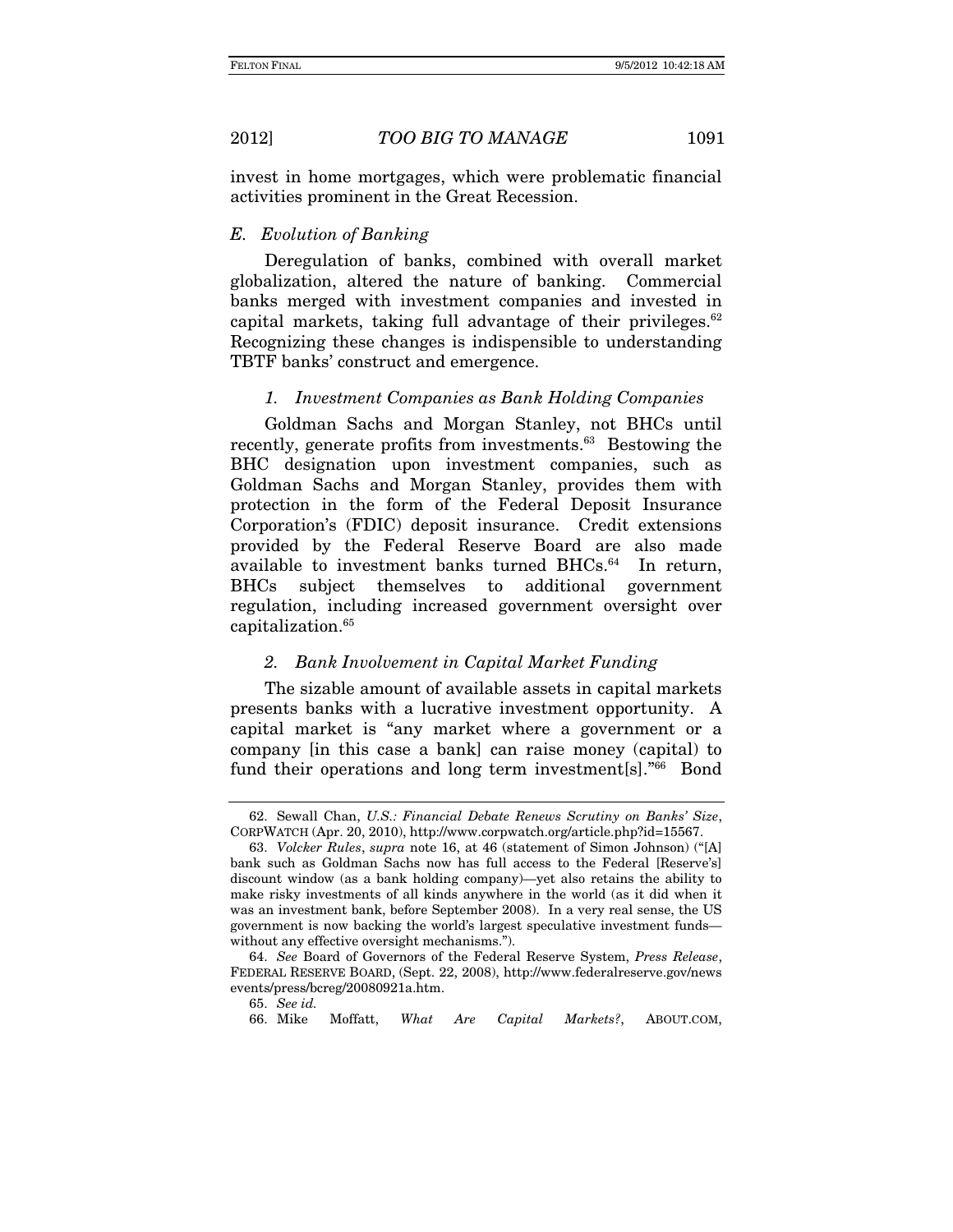and stock markets are the most widely known examples.<sup>67</sup>

In *Too Big to Fail: The Hazards of Bank Bailouts*, 68 authors Gary Stern and Ron Feldman, posited the possible advantages of capital market funding:

[G]reater reliance on capital markets could reduce an institution's chance of failure. Capital market funding can be cheaper and allow for more effective and diversified management of liquidity. The more arenas in which a bank can raise funds, the more likely it can survive a cutoff from a single source.<sup>69</sup>

Regardless of the ability to diversify funds and spread risks through capital markets, banks must be wary of the risk they present. The risk lying in these markets is their inherent volatility.70 Capital market funding can "increase instability by quickening the pace of failure."71 Capital market companies cause this "quickened pace" because they are "quicker than other sources to restrict the quantity of funds they provide banks."72 The failure of the Continental Illinois National Bank and Trust Company of Chicago forewarns against relying too heavily on "extensive capital market funding."73

 Continental Illinois' failure lives on in bank infamy. Its failure was the biggest American bank failure to date in 1984.74 At that time, it was the seventh largest bank in the nation with almost forty billion dollars in assets and over thirty billion dollars in deposits.75 A run on the bank forced

73. *Id.*

 75. FED. DEPOSIT INS. CORP., *supra* note 74, at 546; U.S. GEN. ACCOUNTING OFFICE, GAO/GGD-97-96, STAFF STUDY: FINANCIAL CRISIS MANAGEMENT: FOUR FINANCIAL CRISES IN THE 1980S 36 (1997).

http://economics.about.com/od/financialmarkets/f/capital\_markets.htm (last visited Apr. 17, 2012).

<sup>67.</sup> *Id.*

 <sup>68.</sup> STERN & FELDMAN, *supra* note 2.

<sup>69.</sup> *Id.* at 68.

<sup>70.</sup> *See id.*

<sup>71.</sup> *Id.*

<sup>72.</sup> *Id.* at 69.

 <sup>74.</sup> FED. DEPOSIT INS. CORP., MANAGING THE CRISIS: THE FDIC AND RTC EXPERIENCE 545 (1998). Washington Mutual's failure in 2009, later eclipsed Continental Illinois' failure. Francine McKenna, *What I Learned Working at the Original Too Big to Fail Bank*, AMERICAN BANKER (Dec. 23, 2011, 10:38 AM), http://www.americanbanker.com/bankthink/Continental-Illinois-Too-Big-to-Fail-1045154-1.html.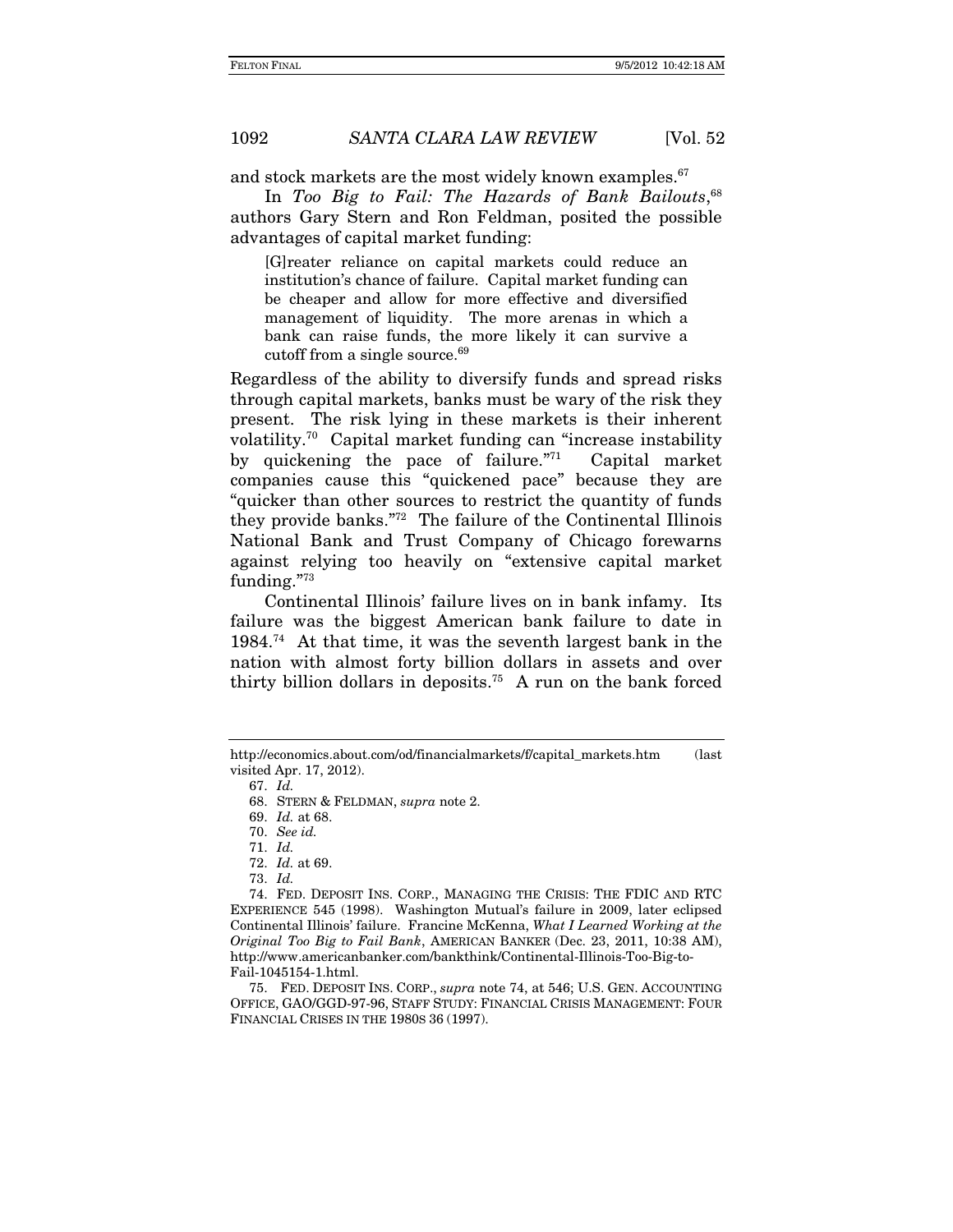the FDIC to seize Continental Illinois Bank.76 During the bank's bailout, the forbidding term—Too Big to Fail—was first used.<sup>77</sup>

# II. TOO BIG TO FAIL

# *A. TBTF Banks*

Part I began with an exploration of United States' banking history and its current state. Part II will tackle the task at hand, TBTF banks.These banks' failures would be so disastrous the government could not afford to let them fail.<sup>78</sup> The dilemma presented by TBTF banks' size initially went unnoticed by certain legislative members. During the bailout of the Continental Illinois Bank, Congressman Stewart McKinney praised these huge banks:

[W]e have a new kind of bank. And today there is another type [of bank] created. We found it in the thrift institutions, and now we have given approval for a \$1 billion brokerage deal to the Financial Corporation of America. Mr. Chairman, let us not bandy words. We have a new kind of bank. It is called too big to fail. TBTF, and it is a wonderful bank.79

After the financial crisis of the late 2000s, politicians ceased touting them.<sup>80</sup>

Both local and nationwide banks have failed in the recent financial collapse.81 "Some banks fail[ed] without notice. Other failing banks capture[d] the attention of policymakers, often because of the bank's large size and significant role in the financial system."82 The large nationwide TBTF banks, however, have raised the most alarm among economists, world leaders, and the public because of the extent of the possible detrimental effects they can have on the economy.<sup>83</sup>

TBTF also represents a financial school of thought. "A TBTF regime is a policy environment in which uninsured

 <sup>76.</sup> FED. DEPOSIT INS. CORP., *supra* note 74, at 547–63.

 <sup>77.</sup> STERN & FELDMAN, *supra* note 2, at 13.

<sup>78.</sup> *See id.* at 11.

<sup>79.</sup> *Id.* at 13.

<sup>80.</sup> *See Volcker Rules*, *supra* note 16 (statement of Simon Johnson).

 <sup>81.</sup> *Id.* at 45.

 <sup>82.</sup> STERN & FELDMAN, *supra* note 2, at 1.

<sup>83.</sup> *Id.* at 2.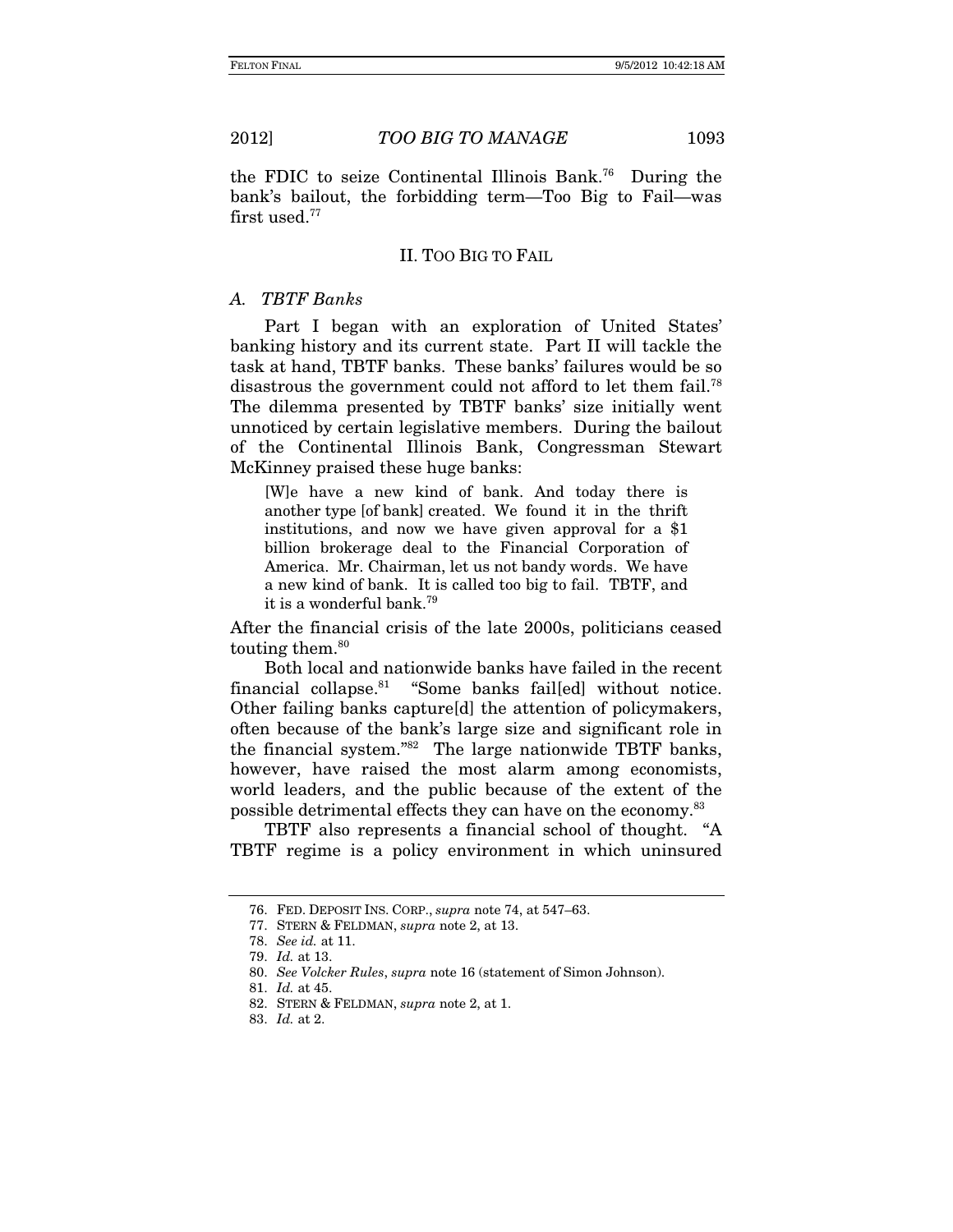creditors expect the government to protect them from prospective losses [and prevent] the failure of a big bank; big banks are said to be too big to fail in countries following such a regime."84 Stern and Feldman wrote the TBTF doctrine included, "(1) [A] policy of protecting uninsured creditors at banks from the losses they might suffer and (2) a definition of big bank[s]."85 If TBTF banks—such as Bank of America, J.P. Morgan Chase, and Wells Fargo—were allowed to collapse, it would affect America's economy too drastically because of their dominance within it.<sup>86</sup> When these banks are bailed out uninsured creditors, investing more than the FDIC insured  $$250,000\,$ <sup>87</sup> are protected by the government.<sup>88</sup> The taxgenerated bailout funding<sup>89</sup> essentially uses taxpayer money as a safety net for banks walking the tightrope of risky, leveraged investments.<sup>90</sup>

#### *B. Concerns*

"[T]he largest [six] banks in our economy now have total assets in excess of [sixty-three] percent GDP [Gross Domestic Product]"<sup>91</sup> as of September 30, 2010.<sup>92</sup> These banks are: Bank of America, J.P. Morgan Chase, Citigroup, Wells Fargo, Goldman Sachs, and Morgan Stanley.<sup>93</sup> These large controllers of American assets evolved through a series of mergers between Bank of America and Merrill Lynch,<sup>94</sup> J.P.

92. *Id.*

 93. Robert Lenzner, *Six Giant Banks Made \$51 Billion Last Year; The Other 980 Lost Money: An Oligopoly of Goldman, BofA, JPMorgan, Morgan Stanley, Citi, and Wells Fargo Is Flourishing*, FORBES (June 3, 2010, 1:25 PM) http://www.forbes.com/2010/06/03/goldman-sachs-citigroup-markets-lenzner-

morgan-stanley.html. An up-to-date list is located at *Top 50 BHCs*, FED. FIN. INSTS. EXAMINATION COUNCIL: NAT'L INFO. CTR., http://www.ffiec.gov/nicpub web/nicweb/top50form.aspx (last updated Mar. 31, 2012).

94. Chan, *supra* note 62.

<sup>84.</sup> *Id.* at 13.

<sup>85.</sup> *Id.*

<sup>86.</sup> *See id.* at 12–13; *infra* Part II.B.

 <sup>87.</sup> FEDERAL DEPOSIT INSURANCE CORPORATION, http://www.fdic.gov/ (last visited Apr. 17, 2012).

 <sup>88.</sup> STERN & FELDMAN, *supra* note 2, at 12.

<sup>89.</sup> *See* Chan, *supra* note 62.

<sup>90.</sup> *See* STERN & FELDMAN, *supra* note 2, at 11. Leveraged is defined as using borrowed money "to increase potential return on investment." *Leverage*, INVESTOPIA, http://www.investopedia.com/terms/l/leverage.asp#axzz1pPY18jkJ (last visited Apr. 17, 2012).

<sup>91.</sup> *Volcker Rules*, *supra* note 16, at 45.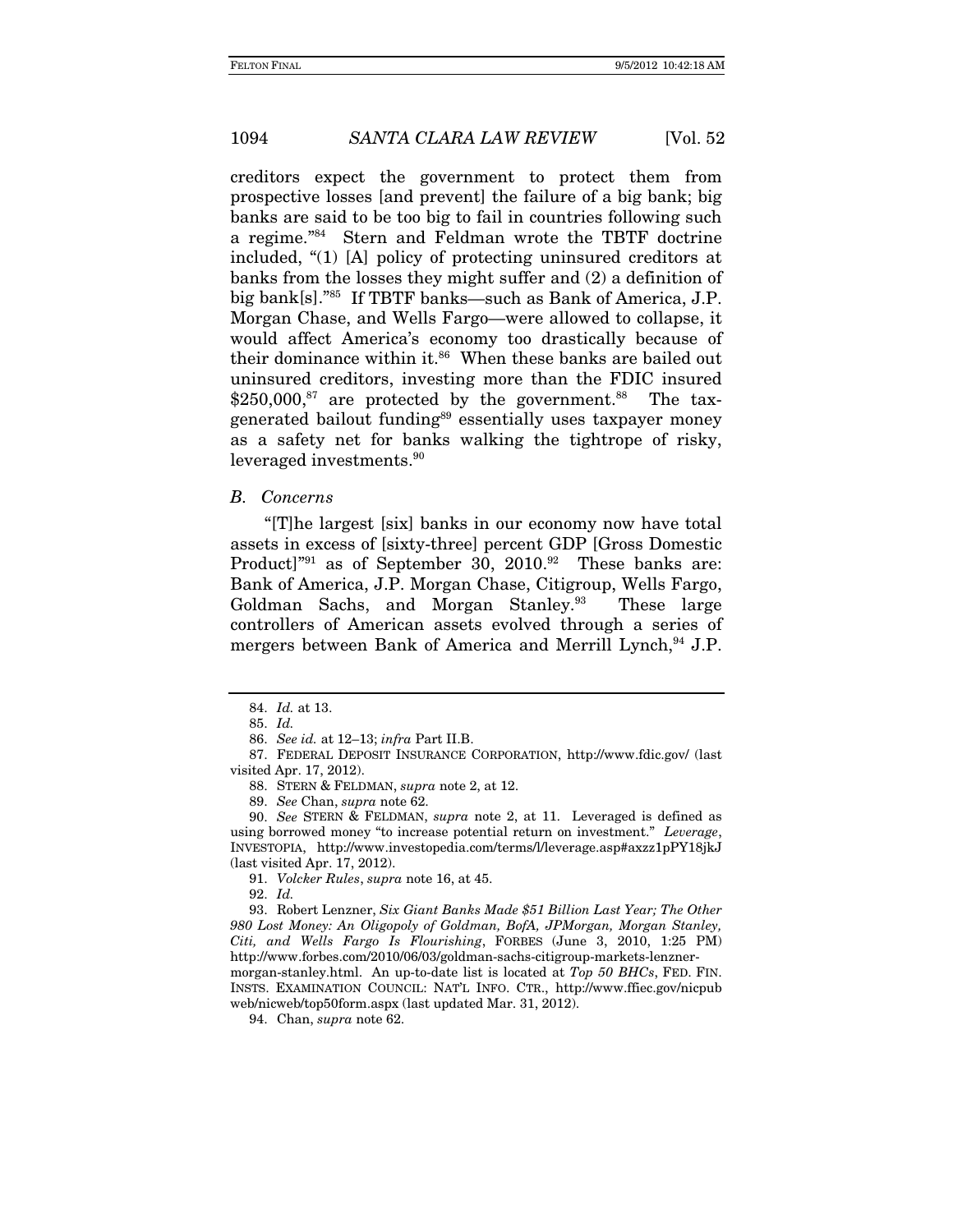Morgan Chase and Bear Stearns,<sup>95</sup> and Wells Fargo and Wachovia.96 By "controlling" sixty-three percent of the United States' GDP, these banks are vital to the U.S. economy.<sup>97</sup> Their dominance, conjuring up memories of the past powerful American car and steel industries, also brings fears of the possible failure which could have dire effects on job availability, domestic dollar power, and the strength of the dollar abroad.<sup>98</sup>

# *C. Effects Felt During the Financial Crisis of the Late 2000s*

The repercussions of the TBTF banks' failed risky investments have been catastrophic.99 "Revised data will likely show more than 8 million net jobs lost since December 2007, due to more than a decade of reckless risk-taking involving large financial institutions."100 The driving force behind the Financial Crisis of the late 2000s was the collapse of the housing and credit "bubble" within the United States.<sup>101</sup> This "bubble" inflated to dangerous levels because America's economy was following the economic trend of financialization.102 "The financialization of capitalism—the shift in gravity of economic activity from production (and even from much of the growing service sector) to finance—is thus one of the key issues of our time," commented John Foster, Professor of Sociology at the University of Oregon.<sup>103</sup> As a result of the shift, economic success now primarily depends on the financial sector, including commercial and investment banks.104

103. Foster, *supra* note 102, at 1.

 104. *Economic Crisis and Market Upheavals*, N.Y. TIMES (Oct. 3, 2011), http://topics.nytimes.com/top/reference/timestopics/subjects/c/credit\_crisis/index. html?offset=0&s=newest.

<sup>95.</sup> *Id.*

<sup>96.</sup> *Id.*

<sup>97.</sup> *See Volcker Rules*, *supra* note 16, at 45 (statement of Simon Johnson).

<sup>98.</sup> *See id.* at 45–46.

<sup>99.</sup> *See id.*

<sup>100.</sup> *Id.* at 46.

 <sup>101.</sup> Ben S. Bernanke, *Four Questions about the Financial Crisis*, FED. RESERVE (Apr. 14, 2009), http://www.federalreserve.gov/newsevents/speech/ bernanke20090414a.htm.

 <sup>102.</sup> John Bellamy Foster, *The Financialization of Capitalization*, 58 MONTHLY REVIEW, Apr. 2007, at 1, *available at* http://www.greeneconomics .net/Financialization.pdf; *John Bellamy Foster*, SOCIOLOGY.UOREGON.EDU, http://sociology.uoregon.edu/faculty/foster.php (last visited Apr. 13, 2012).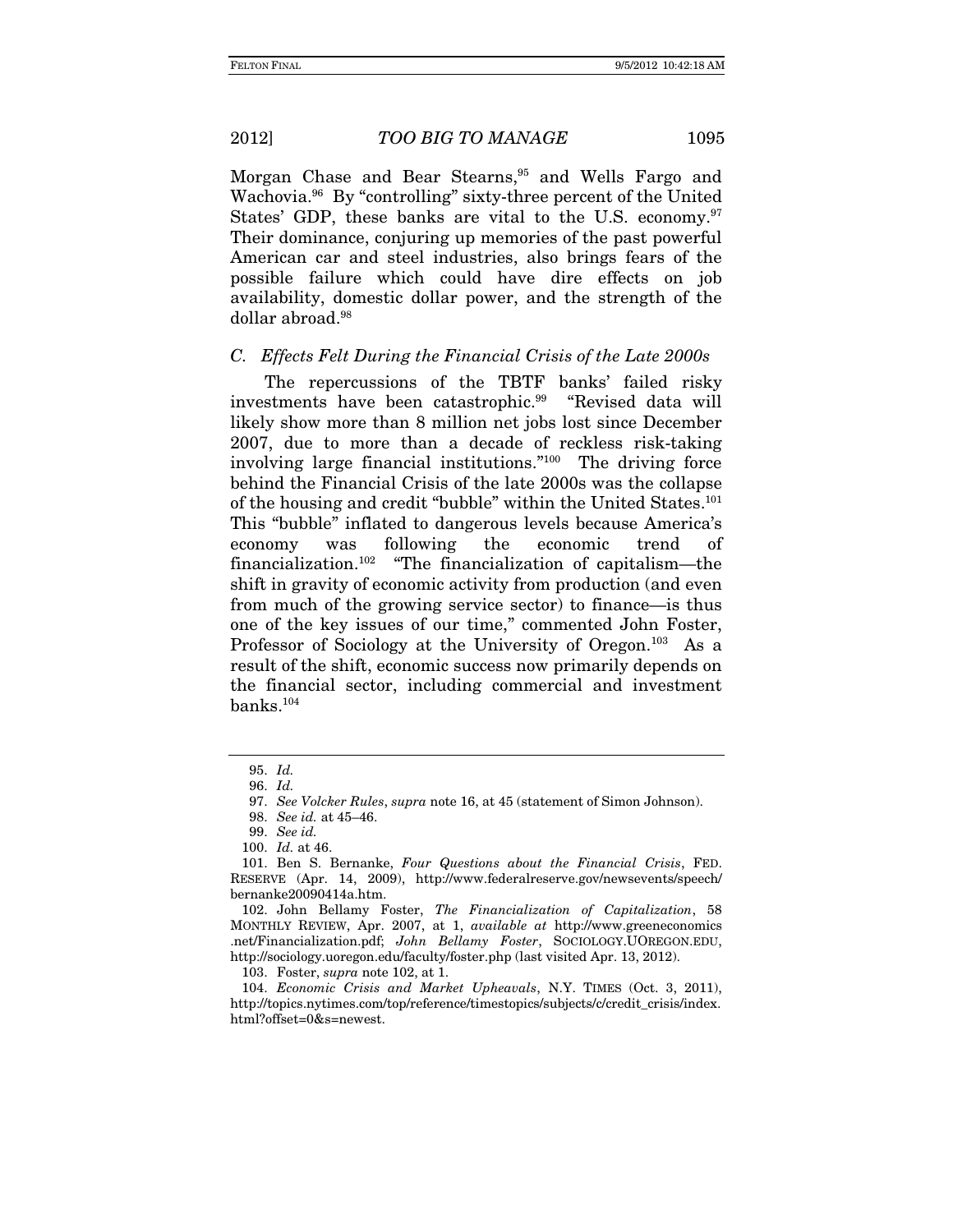Both types of banks, taking advantage of consequent freedoms due to deregulation, undertook unwise risks.105 Investment banks, not being subject to the same regulations as commercial banks, amassed huge amounts of debt while still lending to people and corporations.<sup>106</sup> They then lacked the reserves to cover massive losses resulting from defaulted loans.107 The shortage prevented banks from making further loans and halted the economy.<sup>108</sup>

### *D. Bailout Money: Troubled Asset Relief Program (TARP)*

In 2008, the government made the difficult but necessary choice to bailout multiple banks, including TBTF banks, in order to avoid total financial collapse.109 Secretary of the Treasury Henry Paulson presented TARP to the nation TARP, the most memorable bank bailout, on September 19, 2008.110 It allowed the "Department of the Treasury to purchase or insure up to \$700 billion of troubled assets."111 Congress defined troubled assets as:

(1) Residential or commercial mortgages and any securities, obligations, or other instruments that are based on or related to such mortgages, that in each case was originated or issued on or before March 14, 2008, the purchase of which the Secretary determines promotes financial market stability; and

(2) [A]ny other financial instrument that the Secretary, after consultation with the Chairman of the Board of Governors of the Federal Reserve System, determines the purchase of which is necessary to promote financial market stability, but only upon transmittal of such determination, in writing, to the appropriate committees of Congress.112

The Treasury infused capital into failing banks by buying their assets and bad debt. $113$  It has bought twenty-five billion dollars worth of assets and bad debt of Citigroup, J.P. Morgan

<sup>105.</sup> *See Volcker Rules*, *supra* note 16, at 46 (statement of Simon Johnson)*.*

<sup>106.</sup> *See Economic Crisis and Market Upheavals*, *supra* note 104.

<sup>107.</sup> *See id.*

<sup>108.</sup> *See id.*

 <sup>109.</sup> *See* CONG. BUDGET OFFICE, *supra* note 6, at 1.

 <sup>110.</sup> ANDREW ROSS STORKIN, TOO BIG TO FAIL 446 (2009).

 <sup>111.</sup> CONG. BUDGET OFFICE, *supra* note 6, at 1.

<sup>112.</sup> *Id.*

<sup>113.</sup> *See id.*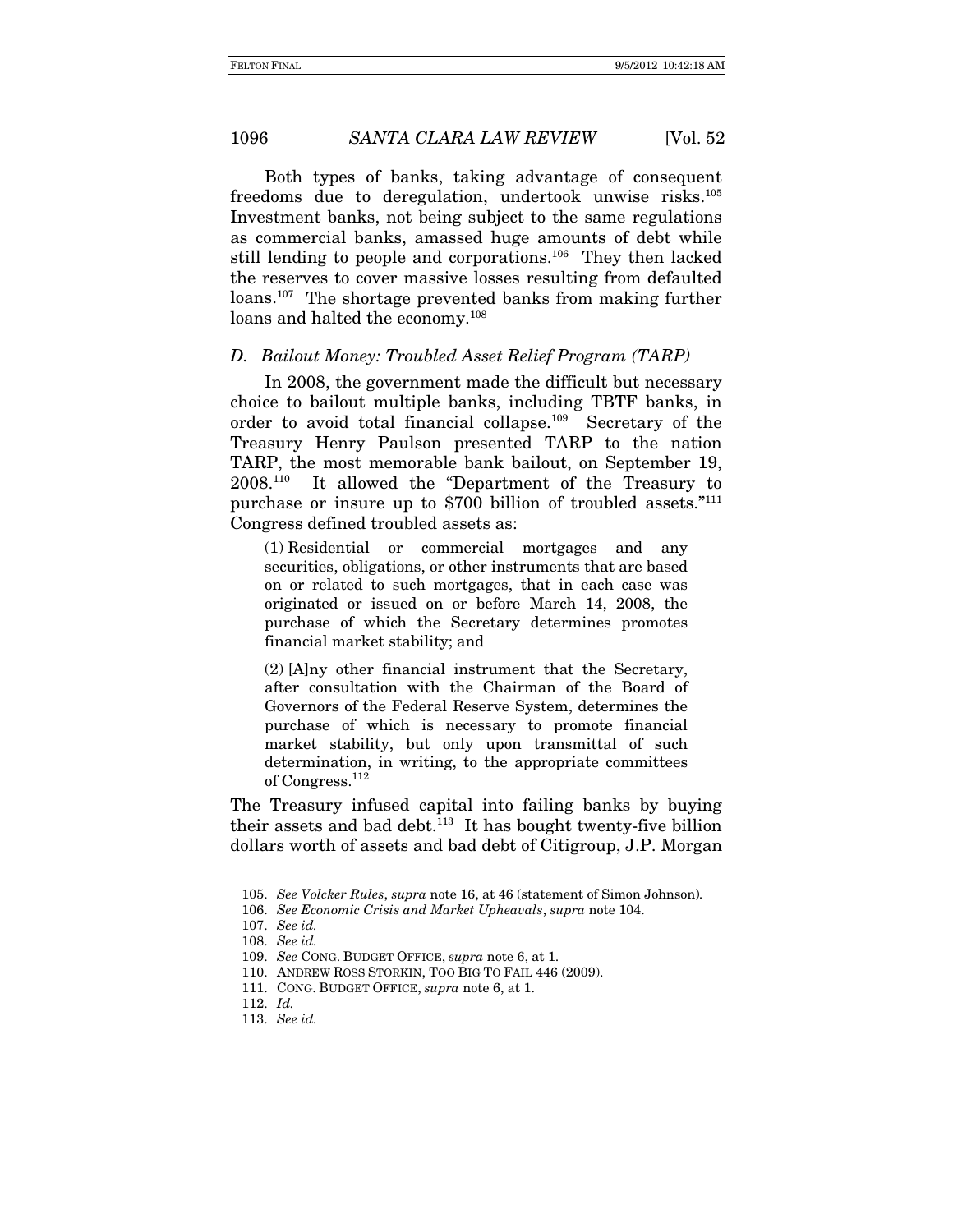Chase, and Wells Fargo; fifteen billion dollars of Bank of America; and ten billion dollars of Goldman Sachs.<sup>114</sup>

#### *E. Viability*

Before analyzing TBTF banks, it is important to contemplate their overall feasibility. Arguments of Simon Johnson, the Chief Economist of the International Monetary Fund from August 2007 to August 2008, and Edward Kane, renowned Professor of Finance at Boston College, debunking the theories of advantageous economies of scale displayed by TBTF banks, global competitiveness, and efficiency are presented.115 An investigation of a bank merger's effects on a loan offering, providing real evidence of the sensibility in these bank mergers, concludes this section.

# *1. Economies of Scale*

Large banks would be expected to offer economies of scale, but there is little supporting evidence of them exhibiting this financial advantage.<sup>116</sup> Economies of scale is defined as "a situation in which a firm can increase its output more than proportionally to its total input cost."<sup>117</sup> If a large bank follows the economic theory it should be able to more efficiently serve (at lower production costs) its consumers as it increases its number of services and account holders. Simon Johnson wrote, "There is no evidence for economies of scale in banking over \$100 billion of total assets."118 This absence is caused by the bank's assets becoming so large that its dealings became unmanageable. The bank can then no longer consider the welfare of its customers.<sup>119</sup> "[U]nprecedented consolidation in the financial sector over the previous decade ha[s] led to no significant efficiency gains, no economies of scale beyond a low threshold, and no

<sup>114.</sup> *Id.* at 2.

 <sup>115.</sup> *Simon Johnson*, MIT.EDU, http://mitsloan.mit.edu/faculty/detail.php?in \_spseqno=198 (last visited Apr. 17, 2012); *Edward J. Kane*, BC.EDU, https://www2.bc.edu/~kaneeb/ (last visited Apr. 17, 2012).

<sup>116.</sup> *See Volcker Rules*, *supra* note 16, at 46–47 (statement of Simon Johnson).

 <sup>117.</sup> EDGAR K. BROWNING & MARK A. ZUPAN, MACROECONOMICS: THEORY & APPLICATIONS 220 (John Wiley & Sons, Inc. 9th ed. 2006).

<sup>118.</sup> *Volcker Rules*, *supra* note 16, at 46 (statement of Simon Johnson).

<sup>119.</sup> *Id.*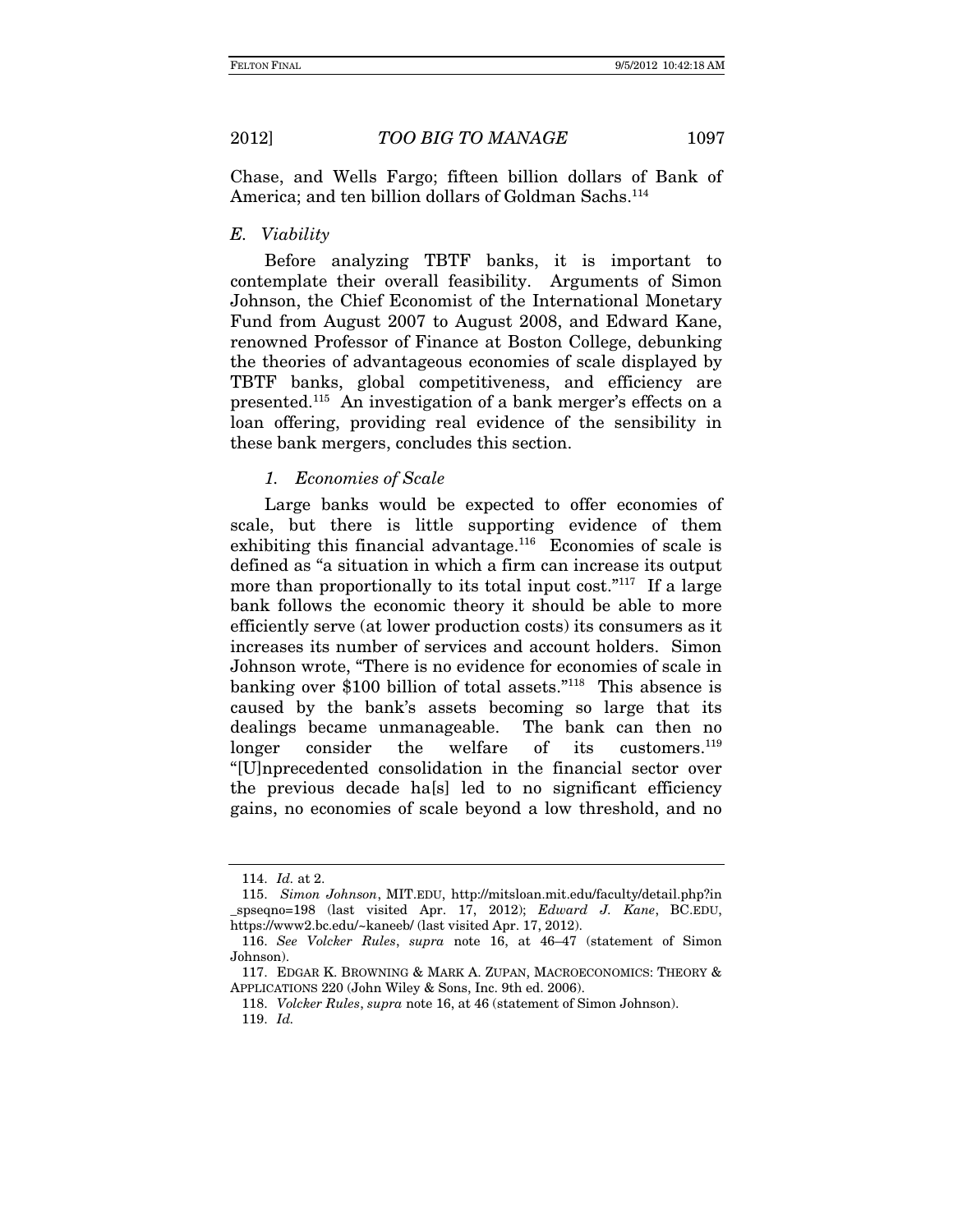evident economies of scope."120

Edward Kane disclaimed large banks enjoying economies of scale:

Since large banks exhibit constant returns to scale (they are no more or less efficient as they grow larger), and we know that large banks enjoy a subsidy due to being too big to fail, "offsetting diseconomies must exist in the operation of large institutions"—that is without the "too big to fail subsidy," large banks would actually be less efficient than midsize banks.<sup>121</sup>

Large banks increasing in size do not evidence rising efficiency,122 rather there must be increasing inefficiencies within larger banks offsetting the economies of scale efficiencies they should be experiencing.<sup>123</sup> Kane finds the involution and magnitude of TBTF banks to be culpable for the apparent lack of economies of scale.124 The cumbersome internal structure of TBTF banks offsets their would-be relative efficiency advantage.<sup>125</sup>

"[B]ig banks [are able to] provide benefits to the economy that cannot be provided by smaller banks."126 Large banks possess a quasi-national system enabling them to provide services to account holders spanning the entire country. Nationwide Automated Teller Machines (ATMs) exemplify a benefit of this system. $127$  Large banks also have increased networks and cash reserves enabling them, in theory, to give larger loans.<sup>128</sup> These increased offerings to customers These increased offerings to customers

<sup>120.</sup> *Id.* (citing ROGER W. FERGUSON JR. ET AL., INTERNATIONAL FINANCIAL STABILITY 93–94 (2007)). "Economies of scope" is defined as "a case where it is cheaper for one firm to produce products jointly than it is for separate firms to produce the same products independently." BROWNING & ZUPAN, *supra* note 117, at 229.

 <sup>121.</sup> *Volcker Rules*, *supra* note 16, at 47 (statement of Simon Johnson) (citing Edward J. Kane, *Extracting Nontransparent Safety Net Subsidies by Strategically Expanding and Contracting a Financial Institution's Accounting Balance Sheet*, 36 J. OF FIN. SERVICES RES. 161–68 (2009)). Diseconomies of scale describes the opposite situation where a firm produces less efficiently as increases its production. BROWNING & ZUPAN, *supra* note 117, at 220. Large banks display diseconomies of scale rather than desired economies of scale.

<sup>122.</sup> Kane, *supra* note 121, at 162.

<sup>123.</sup> *See id.*

<sup>124.</sup> *Id.*

 <sup>125.</sup> *See id.*

<sup>126.</sup> *Volcker Rules*, *supra* note 16, at 46 (statement of Simon Johnson).

<sup>127.</sup> *See id.*

<sup>128.</sup> Id. For a case of a merged and subsequently larger bank offering a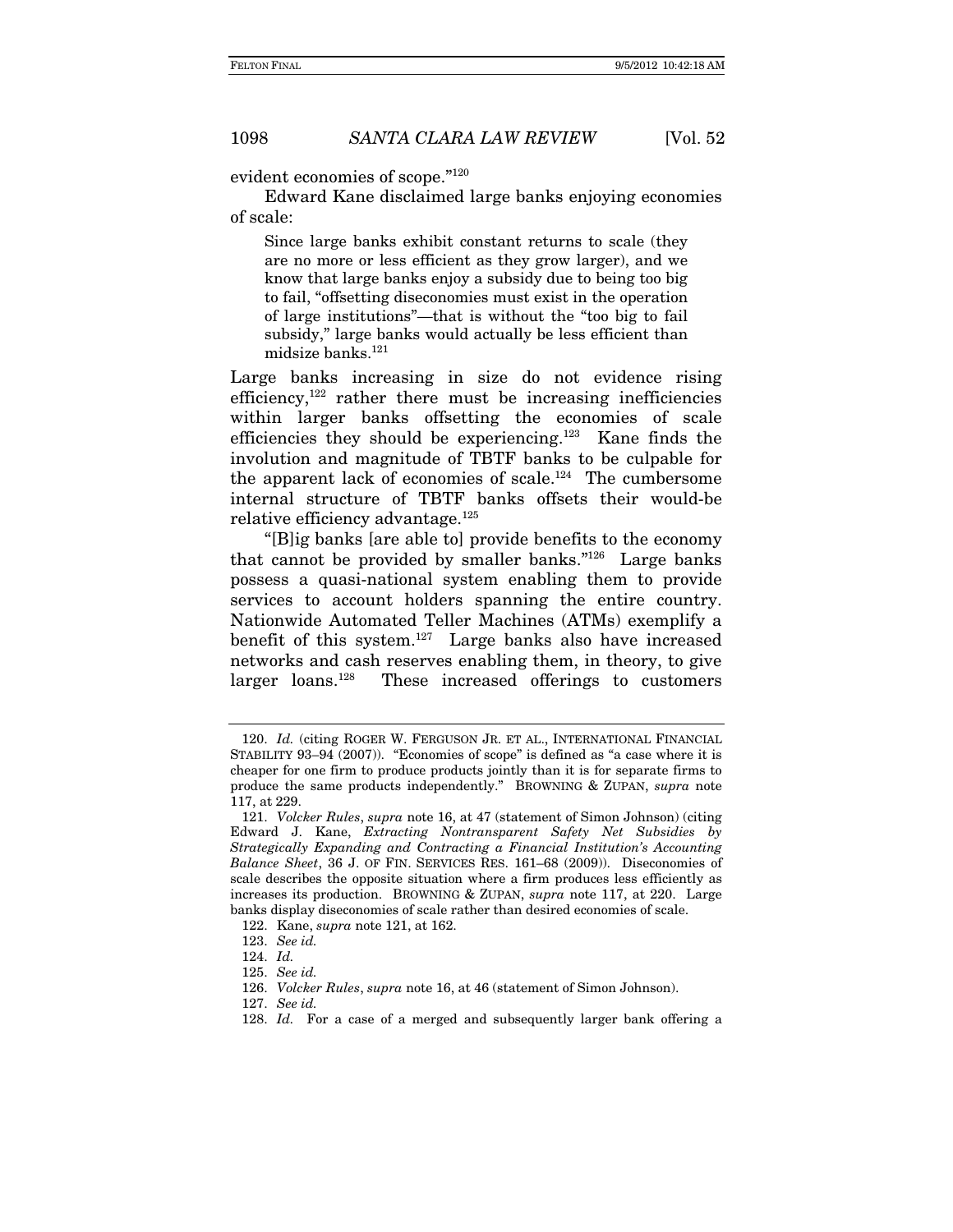evidence big banks "enjoy[ing] [] economies of scale" enabled by increased efficiency.129 Regardless, the TBTF banks' risks still outweigh these above-discussed benefits.<sup>130</sup> The simple adage of "the bigger the bank, the bigger the gains"131 no longer holds true.

# *2. Global Competition*

Simon Johnson presents the following argument for large banks: "global competitiveness of U.S. corporations requires American banks to be at least as big as the banks in any other country."132 While partially true, the financial collapse was suffered worldwide<sup>133</sup> and operating well in a defunct system does not alter (or improve) the state of being defunct. Other countries, England for example, admitted their banking systems demand drastic overhaul.<sup>134</sup> The Bank of England termed the bailing out of increasingly bigger banks as the "doom loop."135 Andy Haldane, Bank of England's Executive Director for Financial Stability, and Pier Giorgio Alessandri, Bank of England Economist,<sup>136</sup> argued governments' repeated bank bail outs cripple their stance of "never again[,] . . . add[ing] to the cost of future crises. And the larger these costs, the lower the credibility of 'never again' announcements. This is a doom loop." <sup>137</sup>

Large international corporations spanning multiple countries do have "global financing needs."138 However, one bank does not exclusively provide all of a Multinational

smaller loan amount post merger than the two prior individual banks, see *supra* Part II.E.4.

 <sup>129.</sup> *Id.*

<sup>130.</sup> *See supra* Part II.B.

<sup>131.</sup> *Volcker Rules*, *supra* note 16, at 46 (statement of Simon Johnson).

<sup>132.</sup> *Id.*

<sup>133.</sup> *Id.*

<sup>134.</sup> *See id.* at 45.

 <sup>135.</sup> Edmund Conway, *Bank of England Says Financiers are Fuelling an Economic 'Doom Loop*,*'* THE TELEGRAPH (Nov. 6, 2009, 11:50 PM), http://www.telegraph.co.uk/finance/financetopics/financialcrisis/6516579/Bankof-England-says-financiers-are-fuelling-an-economic-doom-loop.html.

 <sup>136.</sup> *Andy Haldane - Executive Director Financial Stability*, BANK OF ENGLAND, http://www.bankofengland.co.uk/about/Pages/people/biographies/ haldane.aspx (last visited Apr. 17, 2012); *Piergiorgio Alessandri*, BANK OF ENGLAND, http://www.bankofengland.co.uk/research/Pages/economists/staff/ piergiorgio\_alessandri\_publications.aspx (last visited Apr. 17, 2012).

 <sup>137.</sup> Conway, *supra* note 135.

<sup>138.</sup> *Volcker Rules*, *supra* note 16, at 47 (statement of Simon Johnson).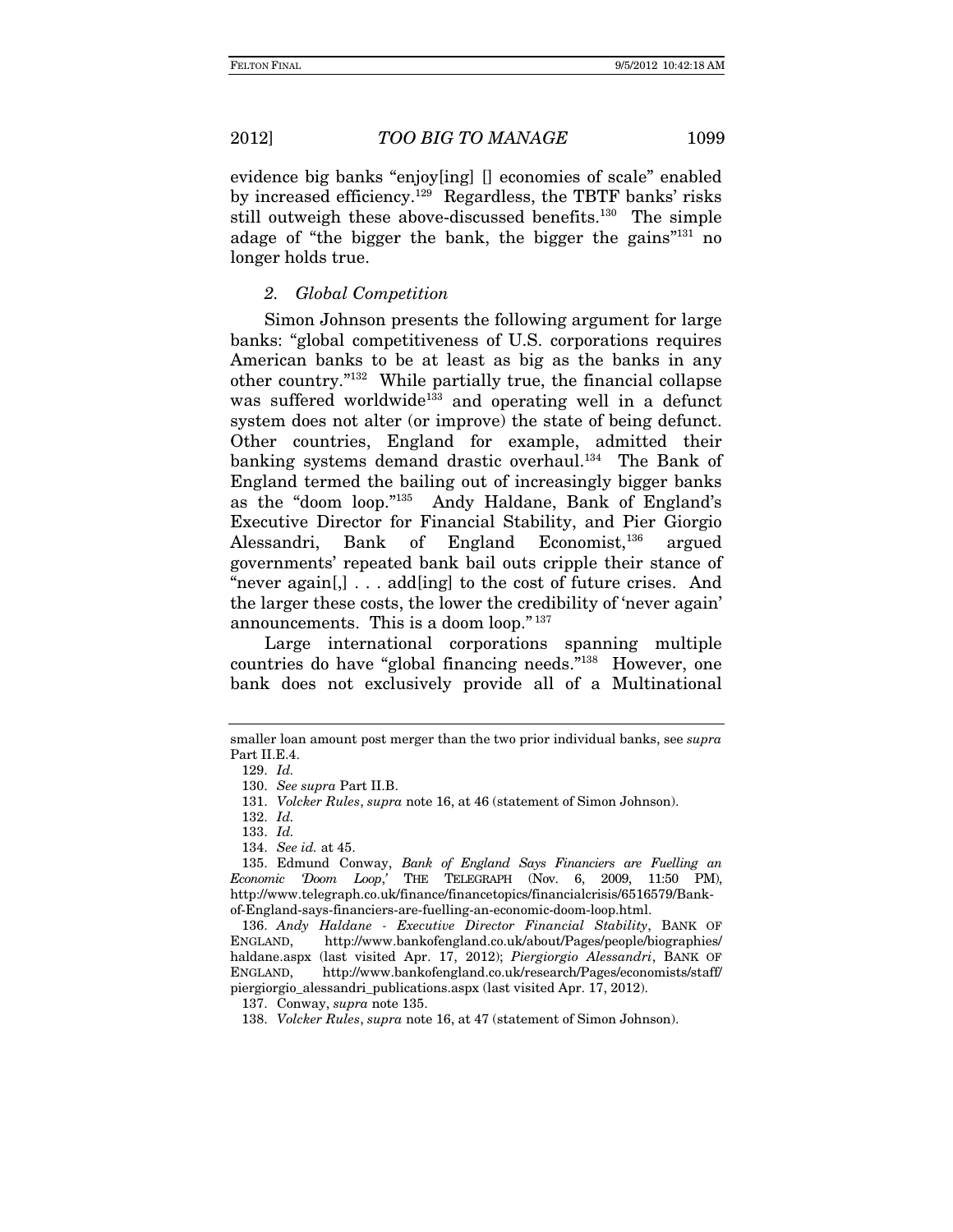Corporation's (MNC) services.139 Instead, MNCs rely on "syndicates of banks for major offerings of equity or debt."<sup>140</sup> Most corporations would prefer not to rely on a single bank.<sup>141</sup> They wish to capitalize on each bank's specializations, as well as protect themselves from bank failure.<sup>142</sup> Simon Johnson wrote, "U.S. corporations already benefit from competition between U.S. and foreign banks, which can provide identical financial products; there is no reason to believe that the global competitiveness of our non-financial sector depends on our having the world's largest banks."143 That being said, U.S. banks must be large enough to compete with the large foreign banks to provide this "global competitiveness" for corporations.

# *3. What Is This Really About?: Competition v. Efficiency*

Arguments regarding big banks can be boiled down to the timeless tug-of-war between competition and efficiency. Competition, in theory, protects the buyer by discouraging monopolies, enabling sellers to charge higher prices. Efficiency, a by-product of bank mergers, spreads fixed costs, decreases costs due to competition, and offers greater economies of scale, the benefits of which are theoretically passed on to the buyer. Previously, the efficiency consideration was heavily favored because larger banks' positive effects were narrowly considered. Now, current economic reality is driving the promotion of competitiveness.

### *4.* Coca-Cola Enterprises *(*CCE*) Case*

CCE's experience reveals bank mergers' potential consequences for borrowers.144 CCE held separate credit lines with NationsBank and Bank of America.145 The two banks decided to combine.<sup>146</sup> Following the banks' merger,  $CCE$ could only acquire a loan amounting to half of what the pre-

<sup>139.</sup> *Id.* 

<sup>140.</sup> *Id.*

<sup>141.</sup> *Id.*

<sup>142.</sup> *See id.*

<sup>143.</sup> *Id.*

 <sup>144.</sup> Jathon Sapsford & Paul Sherer, *Deals & Deal Makers: Fewer Banks Mean Costlier Credit Lines*, WALL ST. J., Mar. 14, 2001, at C1.

 <sup>145.</sup> *Id.*

 <sup>146.</sup> *Id.*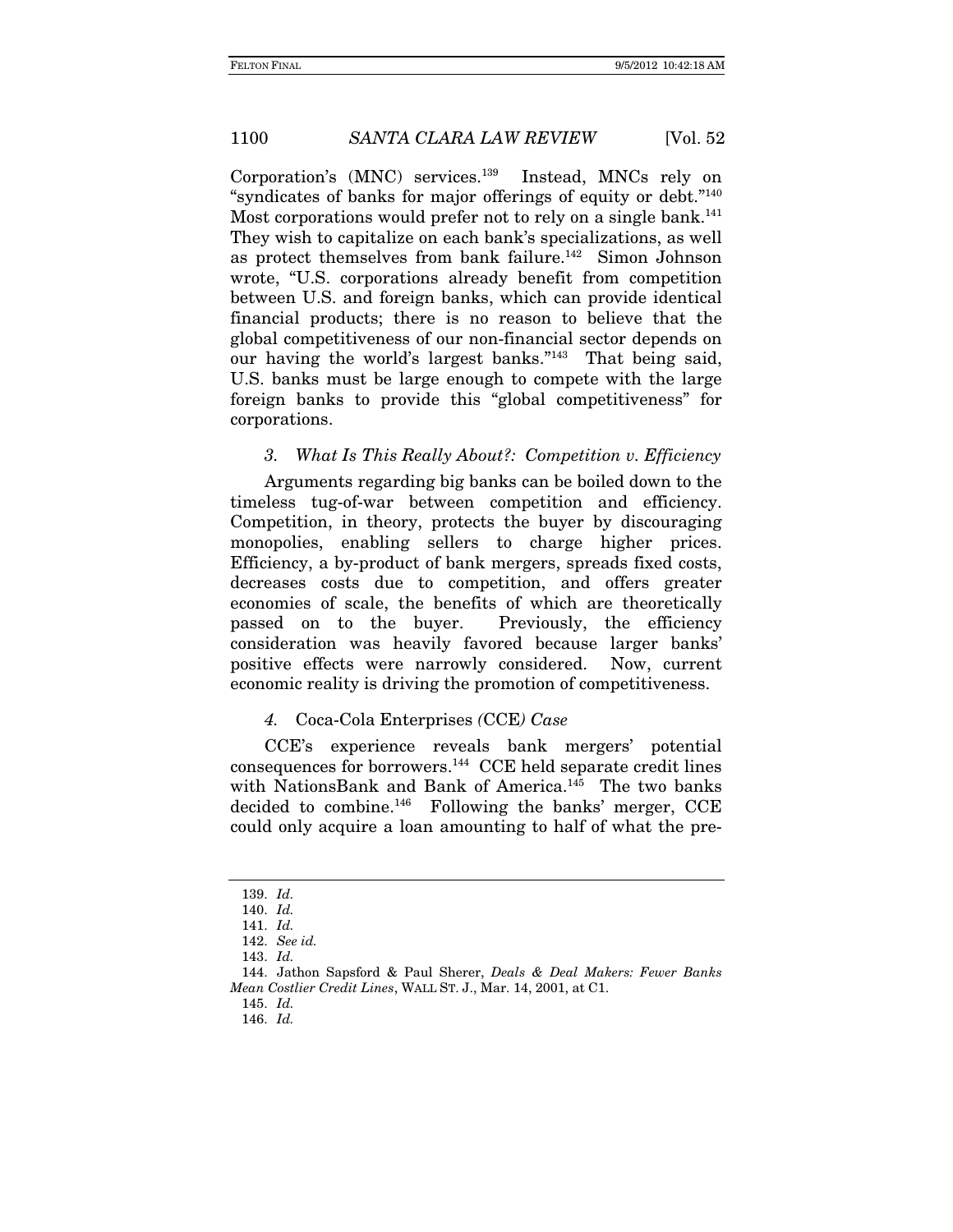merger banks had previously offered.<sup>147</sup> The amalgamation reduced—and with regards to these two banks removed— CCE's ability to procure a larger credit line by initiating loan relationships with multiple banks.148 CCE was formerly able to benefit from the bank competition.

Depending from whose viewpoint you are looking, CCE's loan outcome is either encouraging or discouraging. On one hand, the banks were able to reduce a risk they possibly should not have taken previously. Banks had the opportunity to accurately assess a borrower's viability instead of muddling numbers to extend an ill-advisedly large loan in hopes of defeating the competition. Conversely, the borrower had fewer options for procurement of the loan and received a reduced loan.

# III. ANALYSIS OF TBTF BANK MERGERS

### *A. TBTF Bank Mergers*

During 2008, multiple nationwide TBTF banks merged: Bank of America "swallowed" Merrill Lynch, J.P. Morgan Chase bought Bear Stearns and joined Washington Mutual, and Wells Fargo purchased Wachovia.149 Permitting these mergers only augmented the risks posed by TBTF banks as their increased size heightened the consequences of prospective failure. An analysis of the TBTF bank mergers will help answer the question posed at the beginning of this comment—should the government have allowed them to take place?

### *B. Tools Used in Analysis*

Antitrust law and BMA factors are the analytic tools used to evaluate the government sanction of these TBTF bank mergers. Antitrust law protects competition by preventing agreements unreasonably restraining trade<sup>150</sup> and can be used to assess TBTF bank mergers' legality. The Warren Court in *Brown Shoe Company v. United States*<sup>151</sup>

<sup>147.</sup> *Id.*

<sup>148.</sup> *Id.* It is important to note a market shift could have contributed to the altered credit line offer as well.

<sup>149.</sup> Chan, *supra* note 62.

 <sup>150.</sup> Texaco Inc. v. Dagher, 547 U.S. 1, 5 (2006).

 <sup>151.</sup> Brown Shoe Co. v. United States, 370 U.S. 294, 294 (1962).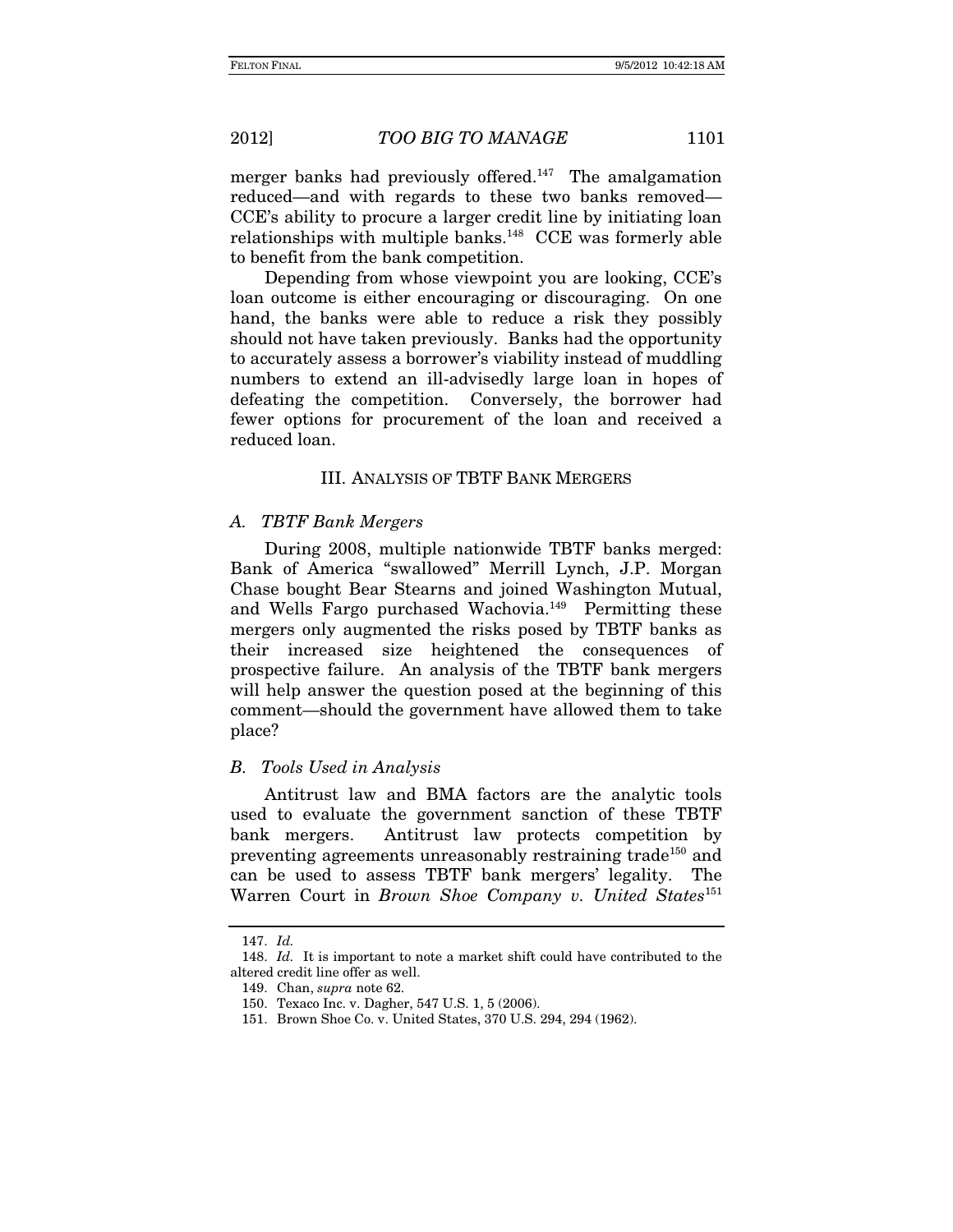explained the test for antitrust analysis: whether the effect of the merger may substantially lessen competition in any line of commerce in any section of the country.152 Congress later codified this test in section 7 of the Clayton Act.153 In *United States v. Philadelphia National Bank* the same Warren Court applied antitrust laws to bank mergers.154

A bank merger is judged by BMA factors in order to assess its possible anticompetitive nature. Its authorization turns on the result of that analysis.155 The factors of monopolization,<sup>156</sup> anticompetitiveness,<sup>157</sup> and traditional banking factors are weighed by the court.<sup>158</sup> Applying these factors to TBTF bank mergers will determine whether they violated the BMA and if they discourage competition.159

#### *C. Analysis*

An analysis of whether these TBTF bank mergers violate antitrust laws begins with first determining whether antitrust laws apply to the banks or if the banks are shielded by antitrust immunity. If antitrust laws do apply, it is essential to determine the relevant market for banks, including both their product and geographic markets. Ultimately, BMA factors are employed to evaluate the mergers' potential anticompetitive nature.

# *1. Do Banks Have Implied Antitrust Immunity for Merger Analysis?*

# *i.* Philadelphia National Bank *Court Says No*

*United States v. Philadelphia National Bank* is the hallmark case involving bank mergers.<sup>160</sup> The Court ruled against a merger of two banks, Philadelphia National Bank and Girard Trust Corn Exchange, because the merger would discourage competition, violating section 7 of the Clayton

<sup>152.</sup> *Id.* at 328; 15 U.S.C. § 12(a) (2011); United States v. Phila. Nat'l Bank, 374 U.S. 321, 356 (1963).

 <sup>153.</sup> *See* 15 U.S.C. § 18 (2006).

 <sup>154.</sup> *Phila. Nat'l Bank*, 374 U.S. at 338–43.

<sup>155.</sup> *Brown Shoe Co*., 370 U.S. at 316–23.

 <sup>156. 12</sup> U.S.C. § 1828(c)(5)(A) (2006); *see supra* Part I.D.3.

 <sup>157. § 1828(</sup>c)(5)(B); *see supra* Part I.D.3.

 <sup>158. § 1828(</sup>c)(5)(B); *see supra* Part I.D.3.

<sup>159.</sup> *See infra* Part III.C.3.

 <sup>160.</sup> United States v. Phila. Nat'l Bank, 374 U.S. 321, 321 (1963).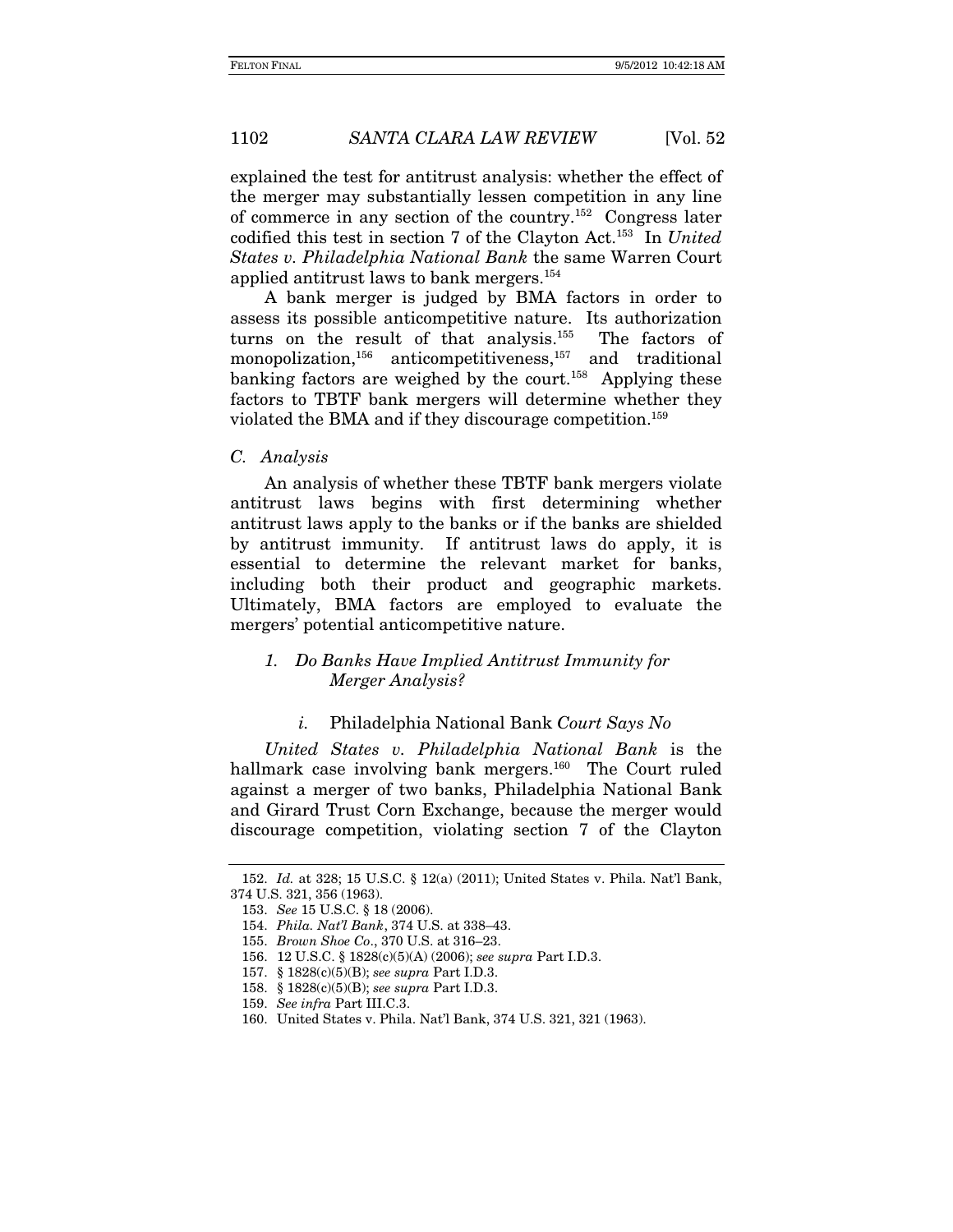Act.161 The banks claimed section 7 relief because of burdensome government banking regulation.<sup>162</sup> But the Court held government regulation did not grant them immunization.<sup>163</sup>

### *ii. Antitrust Savings Clause*

The BHCA contains an antitrust savings clause— "[N]othing in this Act shall exempt any [BHC] involved in such a transaction from complying with the antitrust laws after the consummation of such transaction."164 This further confirms the application of antitrust laws to bank mergers. This same reasoning is applied to the antitrust savings clause in the telecommunications industry.

*Verizon Communications Inc. v. Law Offices of Curtis V. Trinko, LLP* is the seminal telecommunications case regarding the implementation of the antitrust savings clause.165 The Rehnquist Court held industry regulation did not bar application of antitrust laws.<sup>166</sup> An antitrust savings clause within the applicable 1996 Telecommunications Act preserved application.167 The savings clause was as follows: "Nothing in this Act or the amendments made by this Act shall be construed to modify, impair, or supersede the applicability of any of the antitrust laws."168

The prior stated BHCA antitrust savings clause expressed similar language and intent.<sup>169</sup> The BHCA required bank mergers to comply with antitrust laws in addition to its guidelines.<sup>170</sup> Refusal of antitrust immunity was in accordance with Federal Reserve Chairman at the time William Martin's belief that the Attorney General, the government body that enforces antitrust provisions, should retain full authority under the Clayton Act.171 Martin

<sup>161.</sup> *Id.* at 371–72.

<sup>162.</sup> *Id.* at 368.

<sup>163.</sup> *Id.* at 350, 354.

 <sup>164. 12</sup> U.S.C. § 1849(b) (2006).

 <sup>165.</sup> Verizon Commc'n Inc. v. Law Offices of Curtis V. Trinko, LLP, 540 U.S. 398, 398 (2004).

 <sup>166.</sup> *Id.*

<sup>167</sup>*. Id.*

<sup>168.</sup> *Id.* at 406.

<sup>169.</sup> § 1849(b).

<sup>170.</sup> *See id.* 

<sup>171.</sup> *See Current Antitrust Problems: Hearing Before the Antitrust Subcomm. (Subcomm. No. 5) of the H. Comm. on the Judiciary*, 84th Cong. 2173 (1955)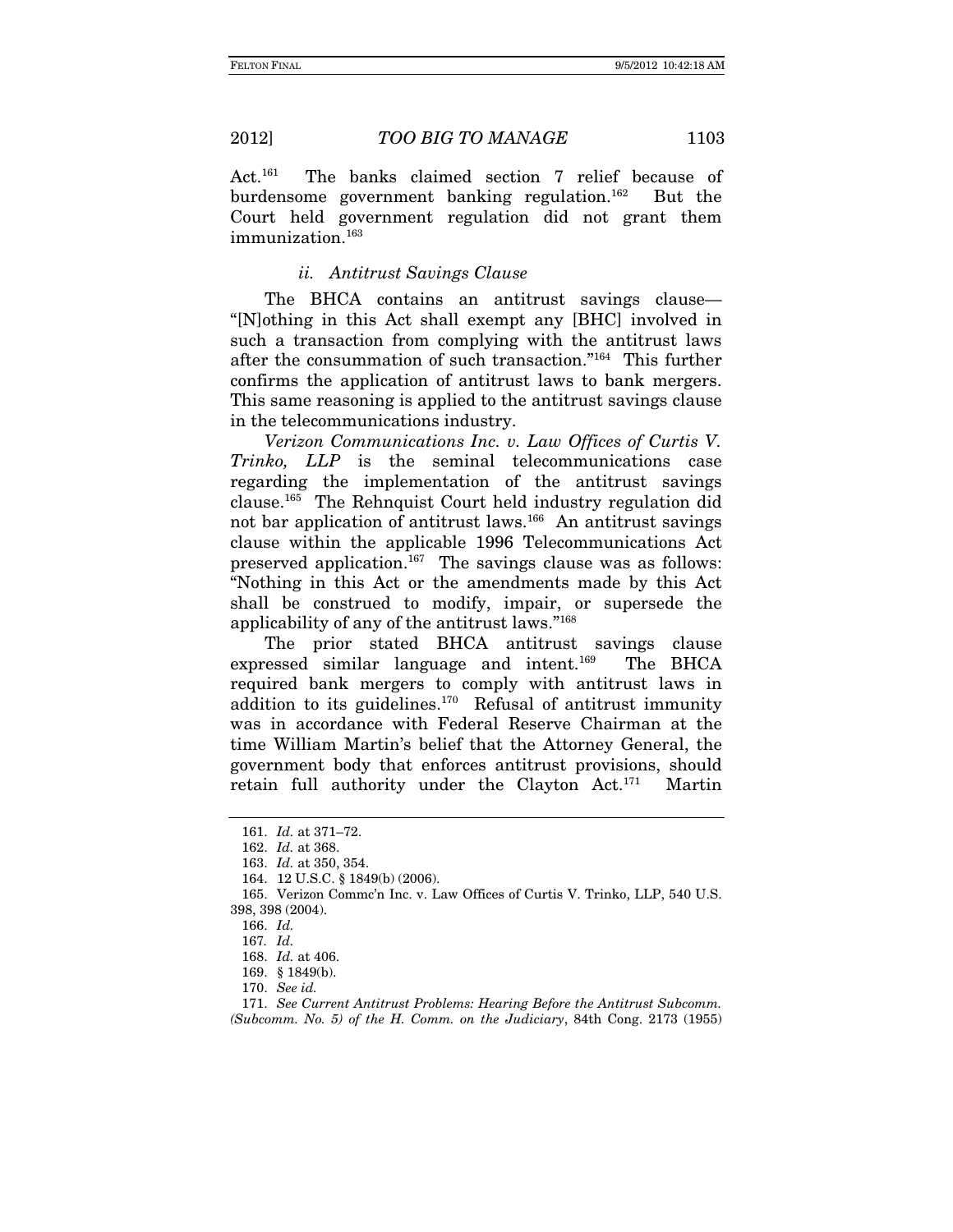granted government permission to analyze bank mergers according to BMA factors.172

#### *2. The Relevant Market*

Defining the relevant market is the first stage in antitrust analysis.173 The relevant market is defined as "a product or group of products and a geographic area in which [two or more businesses' products are] produced or sold."174 It can be broken down into the product and the geographic market.175 Designating the product market determines substitutability between the companies' goods.<sup>176</sup> The court decides the product market by assessing the potential change in a consumer's purchasing habits in reaction to "a small but significant and non-transitory increase in price."<sup>177</sup> As mentioned *supra*, the geographic market comprises the area in which the businesses produce or sell their products.178

The present relevant market is composed of the TBTF banks' product and geographic markets. Their product market must now include loans and investments made by both commercial and investment banks. TBTF banks would argue the geographic market should be worldwide because of their international clientele. This international market would suggest the banks are competing internationally and hence lessen the impact of a merger's anticompetitive effects. A narrower, national market is more precise. While acting in their commercial banking capacity American TBTF banks serve primarily domestic customers. The BMA analysis conducted below will assume a national market.

<sup>(</sup>statement of William Martin, Federal Reserve Board Chairman).

<sup>172.</sup> *Id.* at 2170.

 <sup>173.</sup> United States v. E.I. du Pont de Nemours & Co., 351 U.S. 377, 404 (1956).

 <sup>174.</sup> AM. BAR ASS'N SECTION OF ANTITRUST LAW, BANK MERGERS AND ACQUISITIONS HANDBOOK 113 (2006); DEPT. OF JUSTICE AND FED. TRADE COMM'N, HORIZONTAL MERGER GUIDELINES 4 (1992, rev. 1997), *available at* http://www.justice.gov/atr/public/guidelines/hmg.pdf.

<sup>175.</sup> AM. BAR ASS'N SECTION OF ANTITRUST LAW, *supra* note 174, at 113.

<sup>176.</sup> *See* DEPT. OF JUSTICE AND FED. TRADE COMM'N, HORIZONTAL MERGER GUIDELINES 7–8 (2010), *available at* http://www.justice.gov/atr/public/ guidelines/hmg-2010.pdf.

<sup>177.</sup> *Id.* at 9.

<sup>178.</sup> AM. BAR ASS'N SECTION OF ANTITRUST LAW, *supra* note 174, at 113.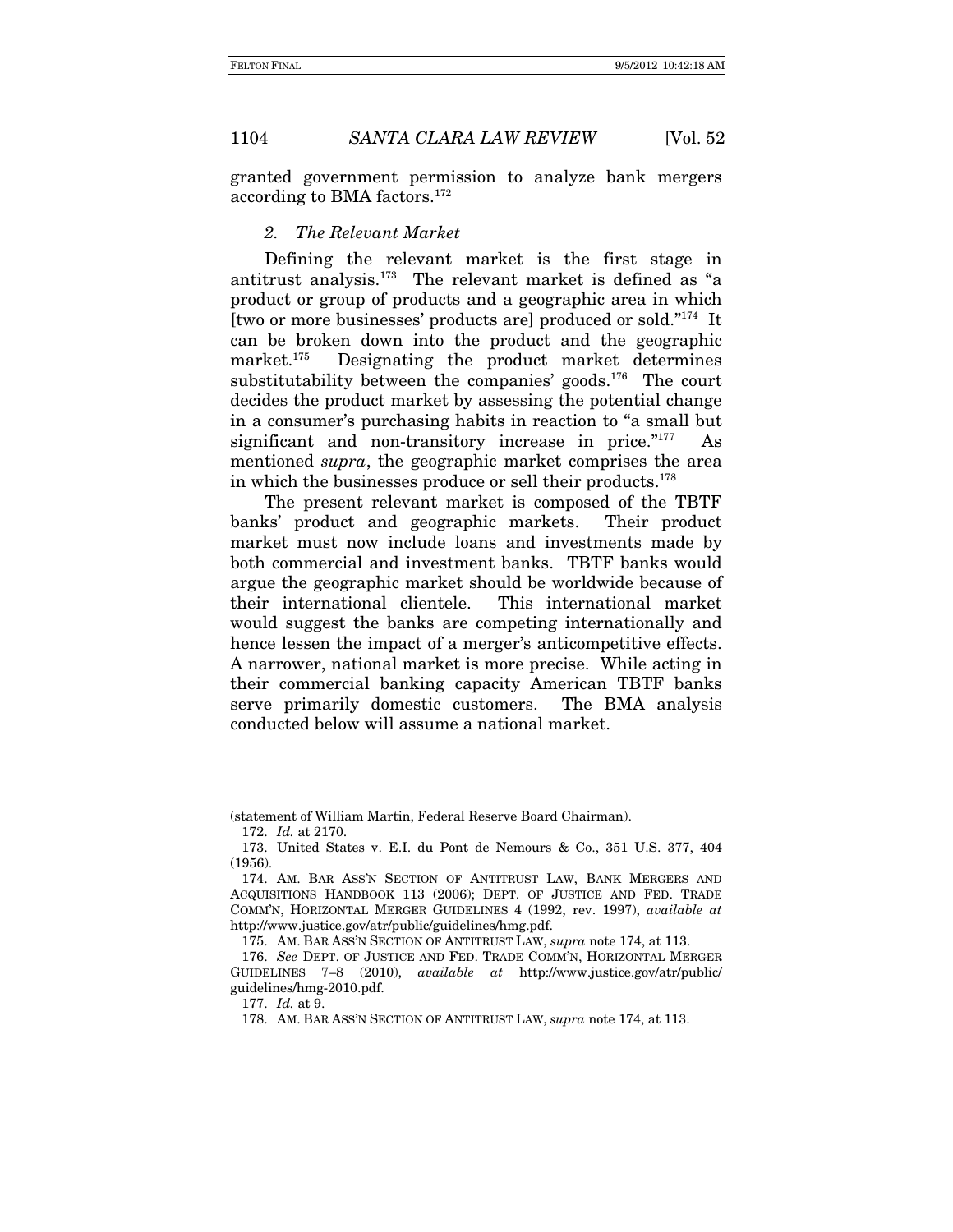# *3. BMA Factors*

### *i. Monopolization*

There is no American banking monopoly, $179$  nor is there an oligopoly,180 as there are still numerous distinctly owned banks in the United States. Though an attempt to monopolize the banking industry is conceivable in the near future as large banks grow increasingly stronger, making it ever more difficult for smaller banks to compete. "Undersized" banks cannot contend with expanding TBTF banks because the larger banks offer credit card deals, national ATMs, and loans the smaller banks cannot provide.181 At present, however, there is no monopolization created by TBTF bank mergers.

#### *ii. Anticompetitiveness*

Mergers creating large national banks generate anticompetitiveness. They lessen the number of competing banks in the United States. Further, large banks are evolving into national banks and only other like-sized institutions can truly contend. These national banks presently vie for customers, but diminished rivalry will result as TBTF banks' continue their amalgamation. The merged institutions have created a highly concentrated American bank market, fostering unhealthy competition. "The big four [banks] have half of the market for mortgages and two-thirds of the market for credit cards. Five banks have over [ninety-five] percent of the market for over-the-counter derivatives. Three U.S. banks have over [forty] percent of the global market for stock underwriting."182 The market power of TBTF banks, in the words of Simon Johnson, is "dangerous."<sup>183</sup>

Several arguments support the creation of large banks. Arguably, the increased market power allows TBTF banks to accomplish more because they spend less resources, time and money, competing. The increased productivity of these banks

 <sup>179.</sup> A monopoly would involve a single bank meeting all of the country's banking needs. *See* BROWNING & ZUPAN, *supra* note 117, at 312.

 <sup>180.</sup> A bank oligopoly would involve a few banks providing all of the banking services for the entire nation. *See id.* at 375.

 <sup>181.</sup> *See* sources cited *supra* notes 126–29; *supra* Part II.E.1.

<sup>182.</sup> *Volcker Rules*, *supra* note 16, at 46 (statement of Simon Johnson).

<sup>183.</sup> *Id.* at 45.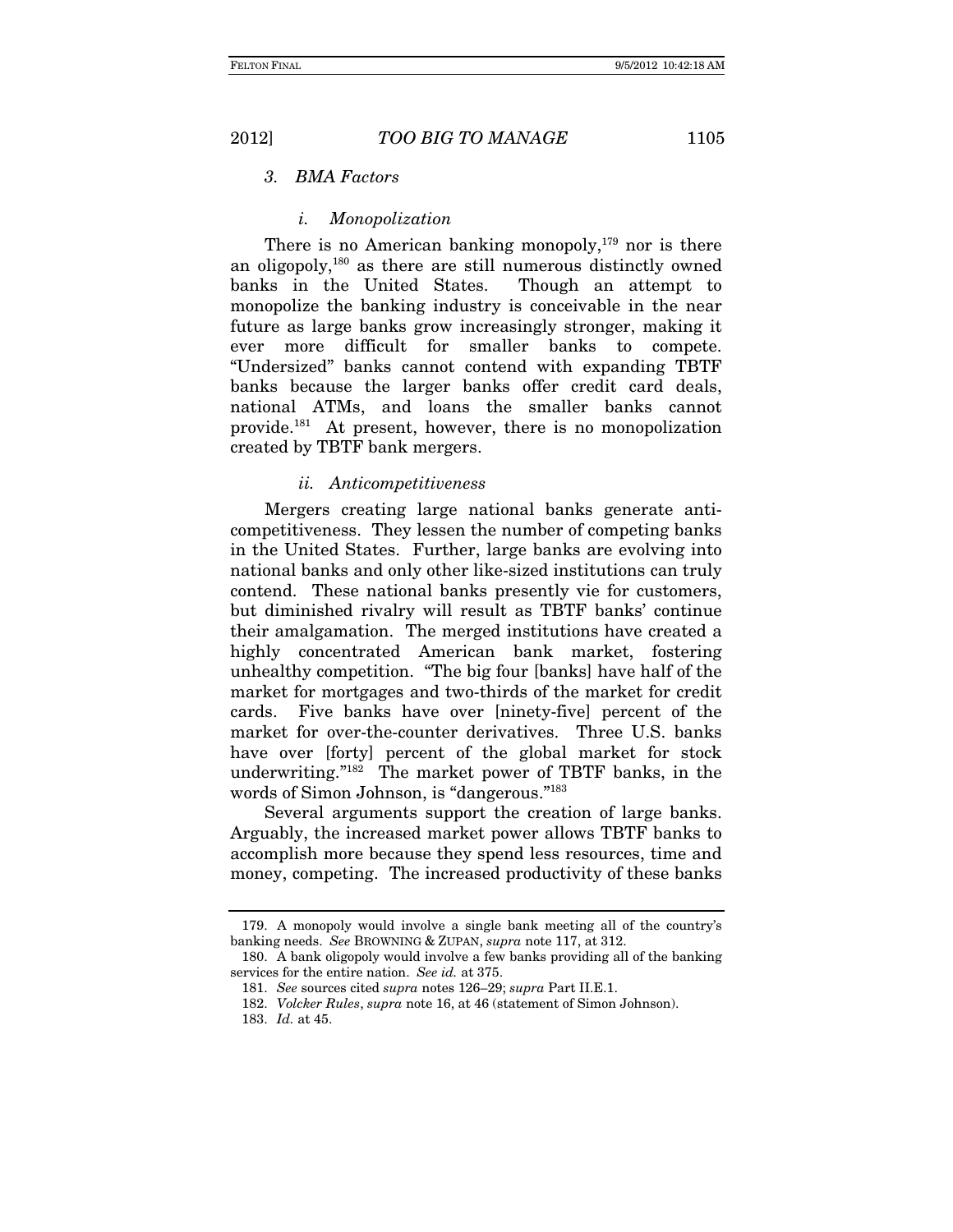benefits the whole country because these are American banks.184 Randall Kroszner, Professor of Economics at the University of Chicago's Booth School of Business,<sup>185</sup> stated,

Branching deregulation tends to reduce banks' local market power and improves conditions for borrowers. Although not without controversy, a number of studies have shown that lending to small businesses increases on average when banking organizations purchase small banks, and credit availability to small businesses increases in the years following banking organizations' takeover of small banks.<sup>186</sup>

However, large bank mergers also have negative effects on customers. Some of these negative effects are explored below.

 Bank mergers enable the unified entities to raise loan rates because of less inter-bank competition for customers.<sup>187</sup> The resulting decreased loan amount in the *CCE* Case, discussed *supra*, illustrates another possible negative effect of these unions.188 "Bank mergers lead to higher interest rates and diminished economic conditions."189 Increased prices for bank customers and reduced competition between banks worsen economic conditions. People become less likely to procure bank loans and then reinvest that money into the economy by starting new businesses or buying products.

"[H]igher real estate loan rates [are] associated with bank mergers"190 and "bank mergers influence deposit rates to the detriment of depositors."191 As a result of decreased competition, banks face a reduced risk of losing customers as a consequence of increasing their real estate loan rates.192 Bank mergers result in diminished bank "operating efficiency"193 evidencing a lack of economies of scope. Banks display economies of scope when they can provide services

<sup>184.</sup> *See id.* at 46–47.

 <sup>185.</sup> *Randall S. Kroszner*, CHICAGOBOOTH.EDU, http://www.chicagobooth .edu/faculty/bio.aspx?person\_id=12825212928 (last visited Nov. 23, 2011).

<sup>186.</sup> Kroszner, *supra* note 34, at 38.

 <sup>187.</sup> Donald R. Fraser et al., *Market Power, Bank Megamergers, and the Welfare of Bank Borrowers*, 34 J. FIN. RES. 641, 646 (2011).

 <sup>188.</sup> *See* Part II.E.4.

<sup>189.</sup> Fraser et al., *supra* note 187, at 646.

<sup>190.</sup> *Id.*

<sup>191.</sup> *Id.* at 647.

<sup>192.</sup> *See id.* at 646–47.

<sup>193.</sup> *Id.* at 647.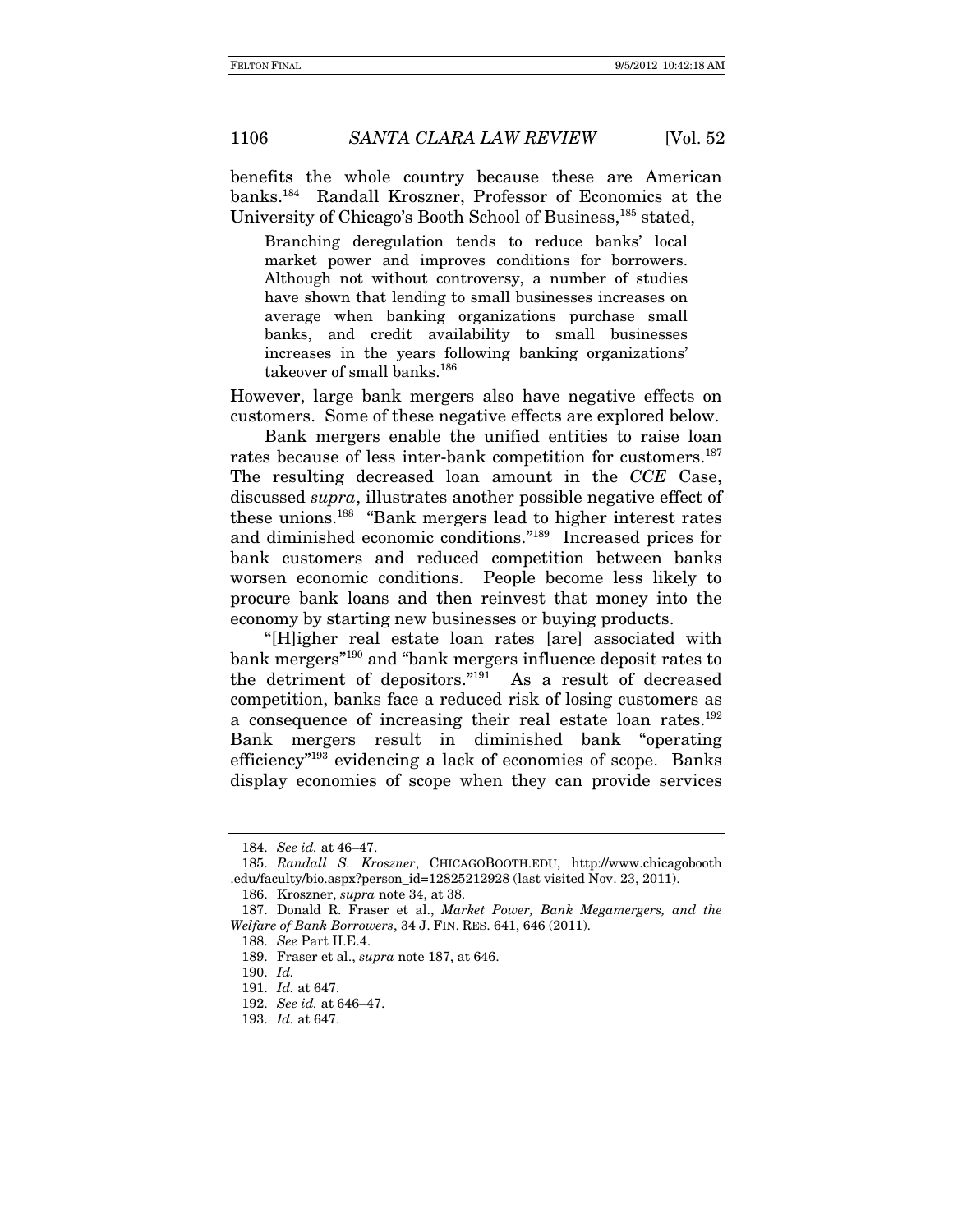more efficiently (at less cost) "jointly" than separately.<sup>194</sup> Actually diseconomies of scope<sup>195</sup> are revealed, "lead[ing] to higher loan rates and/or lower deposit rates."196 Convincing evidence exists pointing to TBTF bank mergers discouraging competition.

# *iii. Traditional Banking Factors*

The BMA considers "the financial and managerial resources and the future prospects of the existing and proposed institutions and the convenience and needs of the community to be served."197 These traditional banking factors are indispensable to the analysis of TBTF banks. Banks investing in risky markets and then receiving government bailouts when they fail do not benefit the community for two reasons. First, taxpayers bear the burden of expensing that bailout. Second, a very real incentive pressuring these banks to make safer investments is eliminated. TBTF banks may lose customers due to unwise investments, but they do not face a *bona fide* threat of failure. Moral hazard—"[t]he tendency to incur risks that one is protected against"—is bred.198 Bank bailouts have in effect removed an extremely effective incentive for banks to make safer investments.199 TBTF banks pose an indisputable threat to the United States economy and to the interests of the American people. Furthermore, they lack a legitimate incentive to lessen that threat.

### *4. Final Analysis*

There is no current monopolization created by the TBTF bank mergers; however, there is compelling evidence they discourage competition. Applying the TBTF bank mergers to the traditional banking factors illuminates that they are not serving the community's—that is the United States'—

 <sup>194.</sup> *See* BROWNING & ZUPAN, *supra* note 117, at 229.

 <sup>195.</sup> Banks experience diseconomies of scope when separate banks can provide services more efficiently (at less cost) separately than "jointly." *See id.*

<sup>196.</sup> Fraser et al., *supra* note 187, at 647.

 <sup>197. 12</sup> U.S.C. § 1828(c)(5) (2006); *see supra* Part I.D.3.

 <sup>198.</sup> ALAN C. SHAPIRO & ATULYA SARIN, FOUNDATIONS OF MULTINATIONAL FINANCIAL MANAGEMENT 527 (John Wiley & Sons, Inc. 6th ed. 2009).

 <sup>199. &</sup>quot;Capitalism without failure is like religion without sin. It doesn't work. Bankruptcies and losses concentrate the mind on prudent behavior." *Id.* at 68 n.1 (quoting economist Allan H. Meltzer).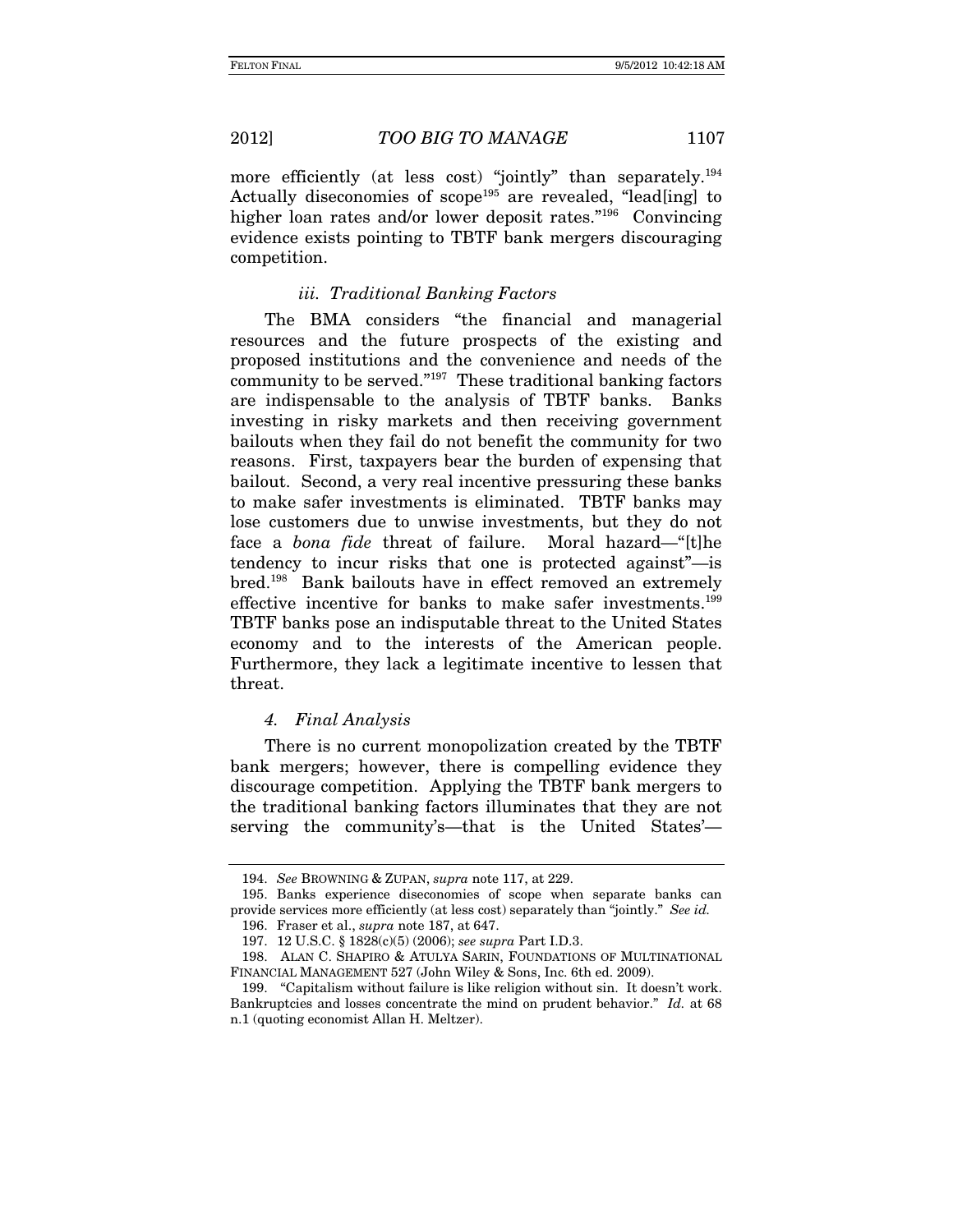interests. Their potential failure greatly encumbers the public in the form of taxes for bailout money and detrimental effects on the economy. TBTF bank mergers violate the BMA and should not have been allowed.

# IV. PROPOSED CHANGES

Because these bank mergers violated antitrust laws, stark changes must be made to their product, the TBTF banks. This revamping could be achieved through the enforcement of an additional BMA traditional banking factor. Currently the traditional banking factors do not expressly account for future ramifications. Foreseeing future adverse effects, such as the dire economic effects, manifest clearly that the "needs of the community" are not best served by TBTF bank mergers. Further, TBTF banks must be divided to create smaller and hence more manageable banks.

The "needs of the community" factor can be utilized to determine a reasonable and enforceable bank size restriction. In the interests of the community, the government must create and implement this cap size. Determination of an appropriate cap size is a complex issue beyond this Comment's breadth, but a system of regional banks, apportioned by time zone, would be a sensible start. This crucial restriction will limit bank size and increase competition in an effort to save the American economy from future disasters. "Without a size cap on individual bank size, [the United States] will move towards the highly dangerous situation that prevails in some parts of Western Europe where individual banks hold assets worth more (at least on paper, during a boom) than their home country's GDP."200 This is valid cause for worry because this power gives banks the ability to take immense, perilous risks. $201$  These institutions' growth must be confined, particularly considering the government and, ultimately, taxpayers fund their risk and potential failure.

The GLBA needs to be retracted, and the GSA should be reinstated. Separating commercial banks from investment banks would be both physically and legally prudent. It will advance their regulation by constructing more transparent

<sup>200.</sup> *Volcker Rules*, *supra* note 16, at 45 (statement of Simon Johnson).

<sup>201.</sup> *See id.* at 45–46.